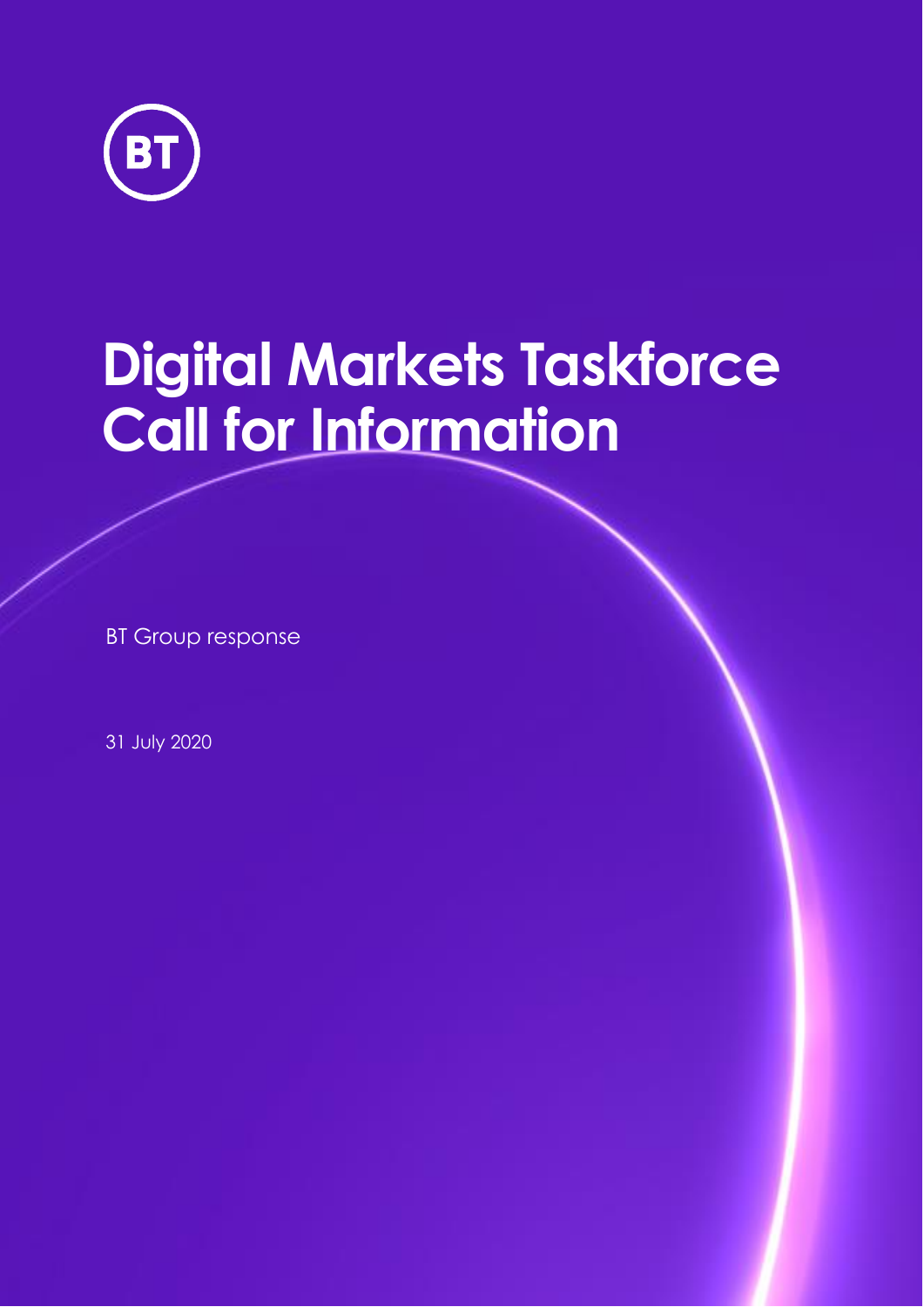# **Executive Summary**

The Digital Markets Taskforce's call for information takes forward recommendations from the Digital Competition Expert Panel and the CMA's digital advertising market study. As a major telecoms provider that interacts with global technology firms along multiple dimensions, we welcome the opportunity to help shape the ex-ante regulatory regime that the Digital Markets Taskforce is proposing to apply to firms with 'strategic market status' (SMS).

The new digital regulator will use SMS as the tool to identify those digital firms with enduring market power over a relevant market. The broad criteria the CMA proposed in its digital advertising market study to designate SMS are appropriate for other digital markets, but should be supplemented with two others.

Firstly, digital markets exhibit strong network effects, derived from economies of scale that are often global, and multi-sided markets where each side of the market benefits from growth on the other sides. Strong network effects in such markets increases the chance of the market tipping in favour of one or few players. The CMA has already found that search and display advertising markets have tipped in favour of Google and Facebook resulting in entrenched market positions.

Secondly, large digital firms operate across an 'ecosystem' of adjacent markets that gives them access to unique data. Unique data is extremely valuable in digital markets because it helps firms build a richer picture of user behaviour and interactions. This helps the firm with market power consolidate its position across the entire ecosystem and leverage into other markets to expand the ecosystem even further, in a way that limits rival firms' ability to compete on fair terms. Some of these incentives to innovate in new markets depend on the ability to monetise and leverage unique data, but regulation should ensure the firm does not have the right to exploit its advantage from access to unique data, and proprietary techniques for gaining insights from this data, for longer than the period needed to generate the benefits of innovation.

The criteria for designating SMS should reflect both of the above features of digital markets: the strength of network effects making it likely the market will tip and access to unique data that cannot readily be replicated. The new digital regulator will need to then apply specific metrics and thresholds building on these broader criteria when looking at individual digital markets to identify firms with SMS in those markets.

The Taskforce is requesting input on digital markets that should be examined under the proposed regime. Digital markets change rapidly, so the Taskforce cannot fully pre-empt which digital markets in future could have competition problems. The Taskforce should therefore recommend a framework today that is sufficiently flexible to be applied as digital markets evolve.

Notwithstanding the need for flexibility, there are certain markets and services today that may exhibit competition problems in future. We highlight some examples in network edge and e-SIMs, which exhibit several properties similar to other digital markets where there are already competition problems. In network edge, network effects are strong because of the global economies of scale and the multi-sidedness of the market. Access to unique data also provides a competitive advantage, as it helps develop a platform suited for the applications that deliver using the network edge. Together, these factors could mean the market tips in favour of one or few players in future.

Markets tipping in favour of one or few players can lead to consumer harm along multiple dimensions in digital markets, including higher prices, lower quality, compromise to data privacy, reduced innovation or online harms. Equally, harms can arise where a firm is able to leverage market power from a primary market into an adjacent market, foreclosing rivals through unfair commercial practices. The digital regulator should also consider the ability of a firm with SMS to impose unfair or onerous terms on partners or suppliers, which limits the ability of others in the value chain to innovate.

To address the harms arising from a firm having SMS, the Taskforce is proposing to apply a Code of Conduct based on the principles of fair trading, open choices and trust and transparency. We agree that these principles could be an effective means of preventing firms with SMS from engaging in harmful commercial practices. The onus should be on firms with SMS to demonstrate why their commercial practices are consistent with these principles, for example by showing why specific terms are objectively justifiable and consistent with fair trading.

In addition to the Code of Conduct, mergers and acquisitions by firms with SMS should be scrutinised more closely. In assessing such mergers, the regulator should be mindful of the unique features of digital markets and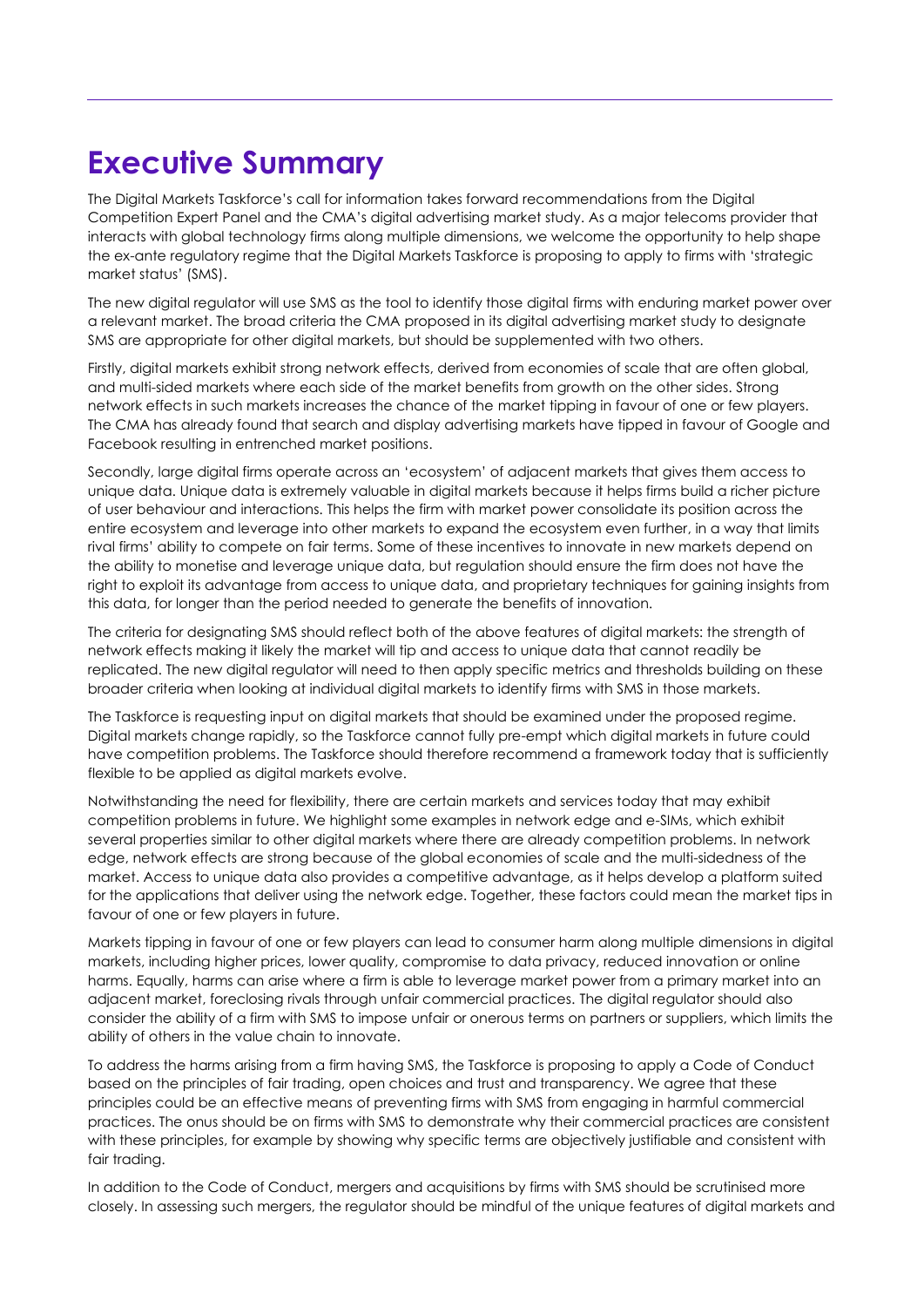theories of harm, such as digital firms leveraging their power into adjacent markets through acquisition. Authorities should also ensure they have a full understanding of the commercial rationale for the acquisition, including the monetisation strategy.

We also support some of the data remedies proposed by the Taskforce, which tackle sources of market power in digital markets. Data mobility and interoperability will lower barriers to entry for rival firms, enabling them to compete on level terms with firms with SMS. These remedies could also help intermediary firms to create solutions that give consumers more control over their data and choice over how to monetise it.

We agree with the Taskforce that the procedural structure of the new regulatory regime should be based on the principles of speed, flexibility, clarity and legal certainty. These should be complemented by principles of proportionality, effectiveness, and ensuring due process through consultation and appropriate rights of appeal. The new digital regulator will also need to learn and adapt over time, based on reviews of whether regulation is having the desired effects. In this regard, we suggest that the new digital regulator follows the principles of 'anticipatory regulation', set out by Nesta, which provides regulators with a set of tools and behaviours to respond to emerging technologies and regulatory challenges.

#### **Our main messages**

#### **Strategic market status**

- 1. The criteria for designating SMS should include the scale of network effects leading to 'tipping' in favour of one or few players, and access to unique data that cannot be replicated by rivals.
- 2. SMP, as applied in telecoms regulation, is not appropriate for identifying firms with market power in digital markets.
- 3. SMS should apply to the corporate group as a whole to capture the ability of a firm with SMS to leverage its market power across different markets within its 'ecosystem'.

#### **Code of Conduct**

- 4. The objectives of 'fair dealing', 'open choices' and 'trust and transparency' in the Code of Conduct are appropriate for tackling harm arising from market power in digital markets.
- 5. The onus should be on firms with SMS to demonstrate why their commercial practices fulfil these objectives.

#### **Digital mergers**

6. When assessing digital mergers, authorities should be mindful of the unique features of digital markets, and take account of the digital firm's commercial rationale for the transaction.

#### **Remedies to tackle sources of market power**

7. Data mobility and interoperability applied to firms with SMS can tackle sources of market power, and enable smaller rivals to compete with firms with SMS on more level terms.

#### **Procedural aspects**

- 8. The digital regulator should apply the principles of proportionality, effectiveness, and ensuring due process through consultation and appropriate rights of appeal.
- 9. The digital regulator should adopt principles of 'anticipatory regulation', allowing it to respond effectively to emerging technologies and regulatory challenges.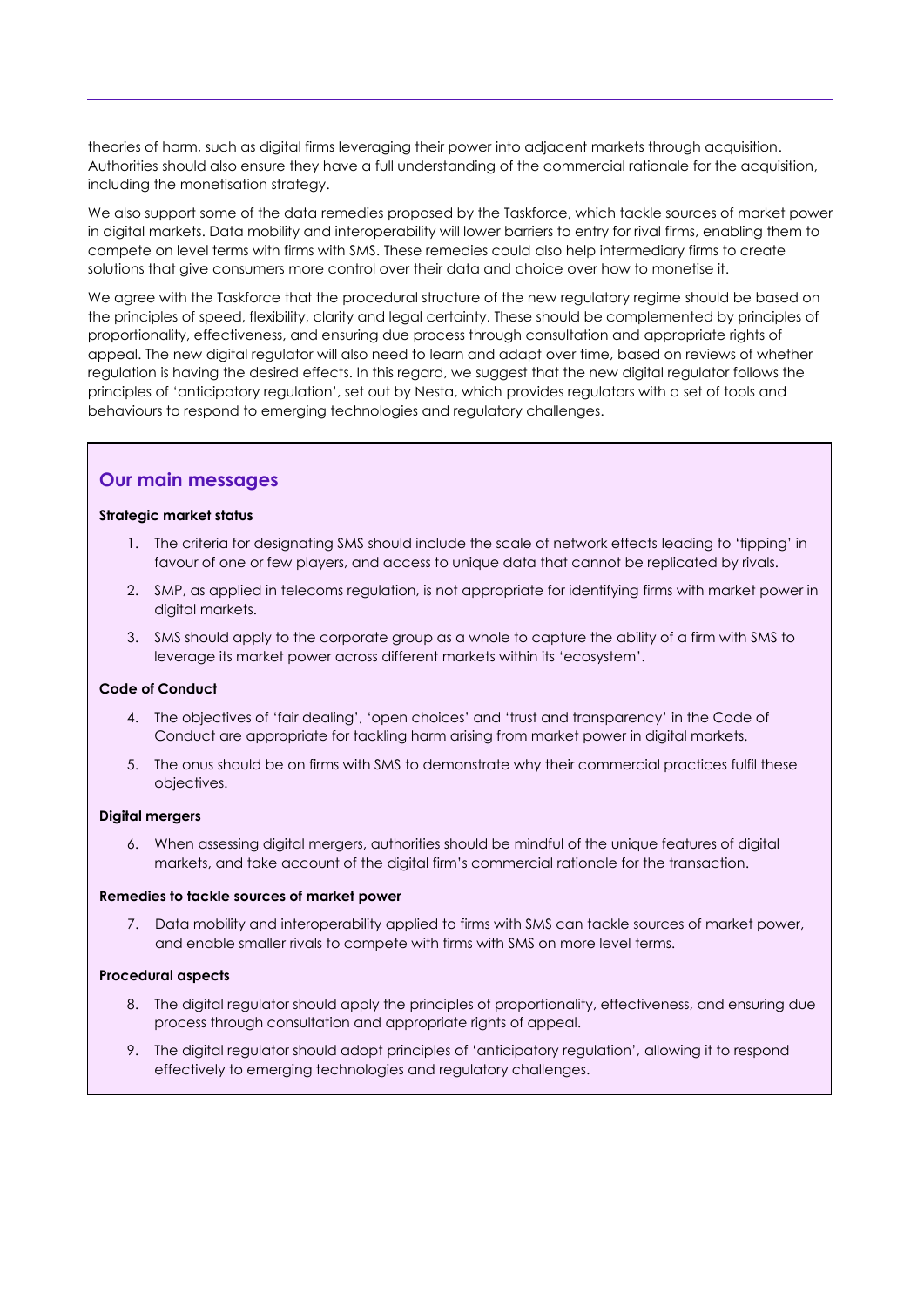# **Contents Page**

| $\mathcal{L}$ | ٠ |        |
|---------------|---|--------|
|               |   |        |
| . .<br>w      |   | ٧<br>w |

|                   | <b>Strategic Market Status</b>                      |    |
|-------------------|-----------------------------------------------------|----|
| 1.1               | Criteria to assess whether a firm has SMS           |    |
| 1.2               | Implications for firms with SMS                     | 7  |
| $\mathbf{2}$      | <b>Future developments in digital markets</b>       | 8  |
| 2.1               | Network edge                                        | 8  |
| 2.2               | e-SIMs                                              | 10 |
| 2.3               | Partnerships with Government during COVID-19        | 11 |
| 3                 | Remedies applying to SMS firms for addressing harm  | 13 |
| 3.1               | The anticompetitive effects                         | 13 |
| 3.2               | The Code of Conduct                                 | 14 |
| 3.3               | Mergers involving SMS firms                         | 15 |
| 3.4               | Remedies to tackle sources of market power          | 16 |
| 4                 | Procedure and structure of new competition approach | 19 |
| <b>Appendix A</b> | <b>CMA</b> questions                                | 21 |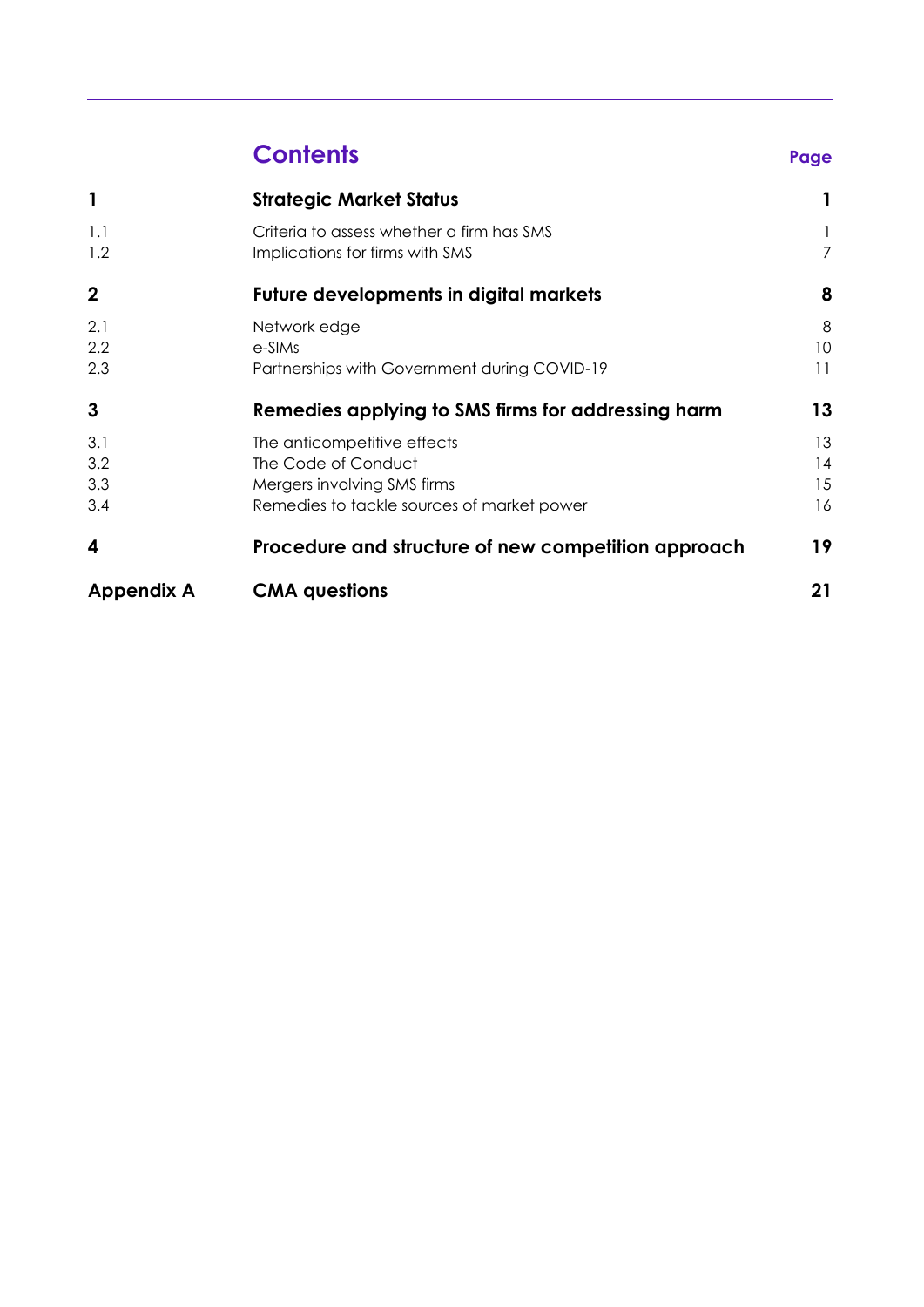# <span id="page-4-0"></span>**1 Strategic Market Status**

The Furman report describes 'strategic market status' (SMS) as the ability of a firm to exercise market power over a gateway or bottleneck in a digital market, where they control others' market access.<sup>1</sup> This concept of SMS is distinct from other concepts of market power in existing competition law, as it attempts to reflect how market power in digital markets can have unique features.

In the final report of its digital advertising market study, the CMA described how SMS might be designated in digital advertising. The CMA considered a range of evidence specific to digital advertising markets, and concluded that Google and Facebook would be highly likely to fulfil any criteria for designating SMS.<sup>2</sup>

# <span id="page-4-1"></span>**1.1 Criteria to assess whether a firm has SMS**

The Furman report developed the concept of SMS to identify the digital firms that have a position of market power that makes them capable of anti-competitive conduct, and should be subject to a Code of Conduct. We agree with the CMA's broad set of criteria in the digital advertising market study:<sup>3</sup>

- the platform has enduring market power over a relevant market;
- the platform acts as an important gateway for businesses to access a significant portion of consumers; and
- businesses depend on the platform to access users on 'other' side of the market.

These criteria attempt to capture features of digital markets that mean one or few players can quickly gain a position of enduring market power. Many digital markets exhibit strong network effects, where businesses or users of a digital platform benefit from other businesses or users being on that same platform. The scale of network effects in digital markets means that the market can 'tip' in favour of one or few players very quickly, such that the winner of that market can more easily maintain a position of market power.

The CMA's criteria partly capture these features, with the latter two criteria reflecting the multi-sided markets many digital firms operate in. These multi-sided markets are particularly likely to exhibit strong network effects because businesses on one side of the market benefit from more users being on the other side of the market, and vice versa. In the case of e-commerce platforms, for example, end consumers benefit from greater choice if there are more businesses using a particular e-commerce platform, whilst businesses benefit from a greater pool of potential customers if there are more end consumers shopping via the platform.

However, the CMA's criteria do not adequately reflect all features of digital markets that could result in market power.

#### **1.1.1 The scale of network effects**

First, the criteria for designating SMS should include the likelihood of the market to tip in favour of one or few players due to the presence of network effects.

The existing set of criteria proposed in the CMA's digital advertising market study does not explicitly recognise the implications of network effects in digital markets; specifically, the likelihood that a market 'tips' in favour of one or few players. These network effects (reflecting economies of scale and market two-sidedness) are important enablers for one or few digital players to gain a position of market power. Whilst network effects on their own do not mean there is harm to consumers, they increase the minimum efficient scale - i.e. the scale (in terms of users and businesses using that platform) needed for a firm to be commercially sustainable. The absence of such strong network effects lessens the ability of digital firms to gain and maintain a position of strong incumbency.

We acknowledge that the presence of strong network effects can have strong pro-competitive impacts. The potential for a market to 'tip' can give rise to aggressive competition *for* the market, where several firms attempt to bring valuable innovation to businesses and users, often at low or even free prices. However, once

<sup>1</sup> Digital Competition Expert Panel, March 2019[. Unlocking digital competition.](https://assets.publishing.service.gov.uk/government/uploads/system/uploads/attachment_data/file/785547/unlocking_digital_competition_furman_review_web.pdf) paragraph 2.10, p55.

<sup>2</sup> CMA, 1 July 2020. [Online platforms and digital advertising](https://assets.publishing.service.gov.uk/media/5efc57ed3a6f4023d242ed56/Final_report_1_July_2020_.pdf) – Market study final report. paragraph 7.57, p336.

<sup>3</sup> Ibid. paragraphs 7.14, 7.55, p326, 336.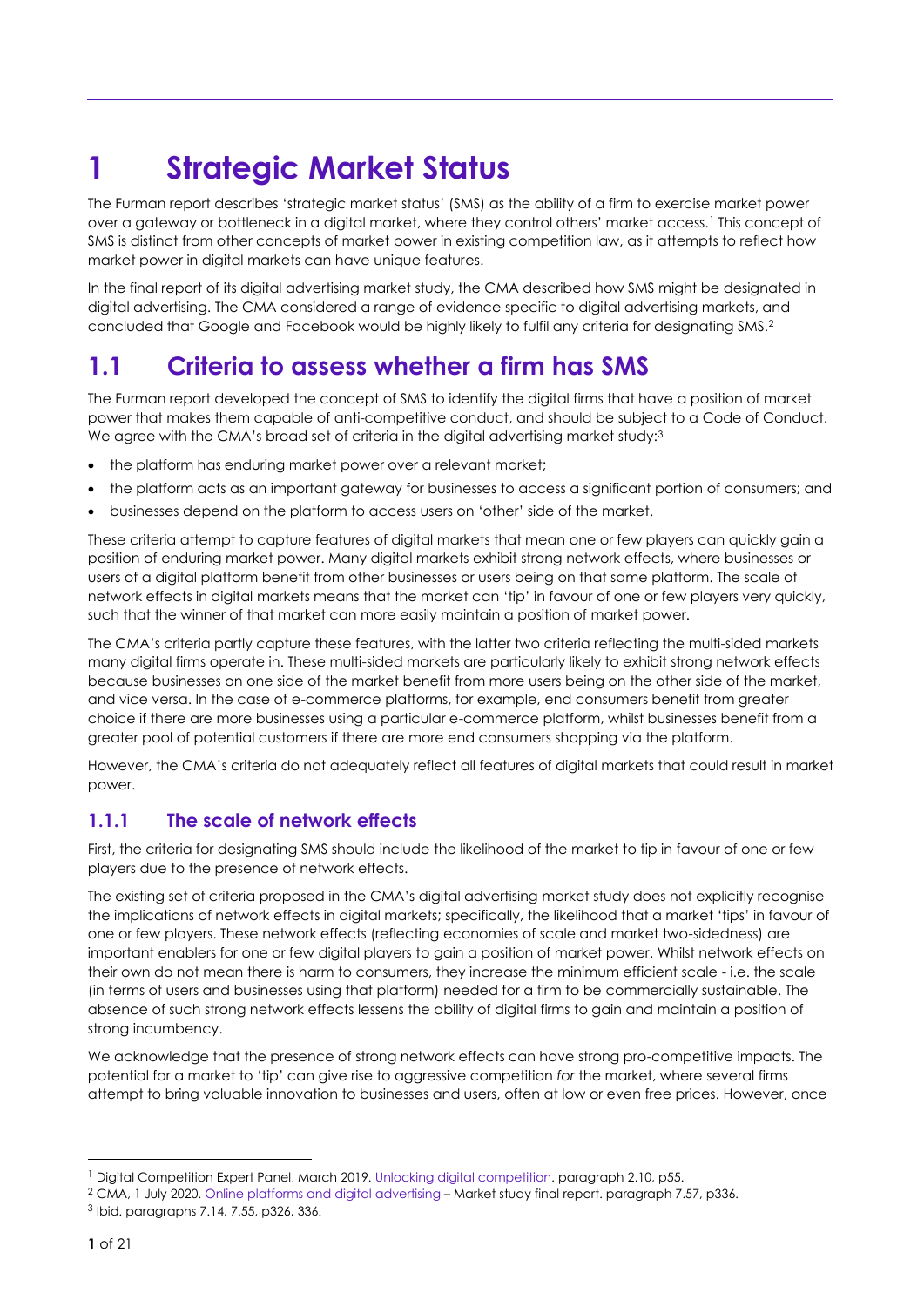the market has tipped, the winner may find ways to entrench its position, with adverse consequences for dynamic competition, innovation and end-user benefits which it drives.

In online search, for example, Google has maintained a market share of around 90% or more for over ten years, well after the market tipped in its favour.<sup>4</sup> Whilst new markets and products may have emerged, there is little sign of a 'tip' away from Google suggesting an entrenched position. Such an entrenched position may lead to excessive profitability, above the level typically achieved in a competitive market. The CMA has observed both Google and Facebook to have high levels of profitability in digital advertising markets.

Considering this, benefits need to be weighed against potential harms, in order to determine what remedies, if any, are appropriate for a particular market. Potential harms will be better captured in this assessment if the criteria for designating SMS includes *the* likelihood of a market to tip (for those cases where tipping has not yet occurred).

Whilst economies of scale and network effects also exist in other markets, such as utilities or airports, the network effects in digital markets are typically global in scale.<sup>5</sup> Businesses that depend on these digital platforms are often seeking to access a global customer base. End users of platforms also benefit from more users on that platform globally. Mobile app stores, for example, allow app developers to benefit from having a global reach by using an Apple service. Equally, local businesses can reach customers in other countries by using a global e-commerce platform. Any criteria for designating SMS should, therefore, consider the scale of such network effects, and whether the presence of global network effects makes it more likely for a market to tip in favour of one or few players.

A criterion on the likelihood of a market to tip would be forward-looking – it foresees the possibility of a market tipping in favour of one player, albeit with other players still operating in the market. In such cases, the new digital regulator would assess how close the market is to tipping, and if it does tip, who the likely winners are.

Given the nature of digital markets, the new regulator will need to be comfortable with forward looking assessments and with accepting more uncertainty. Our suggestion is consistent with this. The CMA's recent work shows how assessments can be done rapidly using available evidence and a degree of judgment. A new digital regulator should also be able to form a view on likely market developments – for example by considering the pace at which the leading firm's market share has been growing in a market; and whether that leading firm already has SMS in an adjacent market that provides it with competitive advantages in the relevant market that cannot be replicated by other firms.

If SMS is found, remedies can still be flexed to reflect uncertainty about who will benefit from a market tipping. For example, a remedy of fair trading in any Code of Conduct could be modified depending on whether a market is likely to tip versus a market that has already tipped. In short, this will allow the digital regulator to establish appropriate 'rules of the game' which allow potential competitors to succeed. This would go a long way towards keeping markets open.

#### **1.1.2 Access to data**

The criteria for designating SMS should also consider whether a digital player could use unique data acquired in a principal market to leverage into an adjacent market. The Furman report and the CMA's digital advertising market study have described in some detail the market power that can arise from access to valuable data. For example, in search advertising, the CMA describes how Google's extensive first-party data is likely to give it substantial advantage over smaller players, creating a barrier to entry for potential rivals.<sup>6</sup>

Given the integral role data can play in contributing to the market power of digital firms, any criteria used to designate SMS should include explicit reference to the competitive advantages access to data can provide.

Data has several dimensions. It can be permanent or transitory (for example, date of birth versus location), unique or generic (national insurance number versus current employer), and anonymised or personal (NHS COVID tracing app data versus online shopping history). Along all these dimensions, the ability of a new entrant to compete with an existing digital firm with access to large datasets, depends on the ability of that

<sup>5</sup> It is the combination of global network effects, high barriers to entry and expansion, consumer biases towards defaults and unique access to data that is unique to digital markets, and distinguishes them from other markets that are susceptible to ex-ante regulation.

6 Ibid. paragraph 5.307, p291.

<sup>4</sup> CMA, 1 July 2020. [Online platforms and digital advertising](https://assets.publishing.service.gov.uk/media/5efc57ed3a6f4023d242ed56/Final_report_1_July_2020_.pdf) – Market study final report. paragraph 7.60, p336.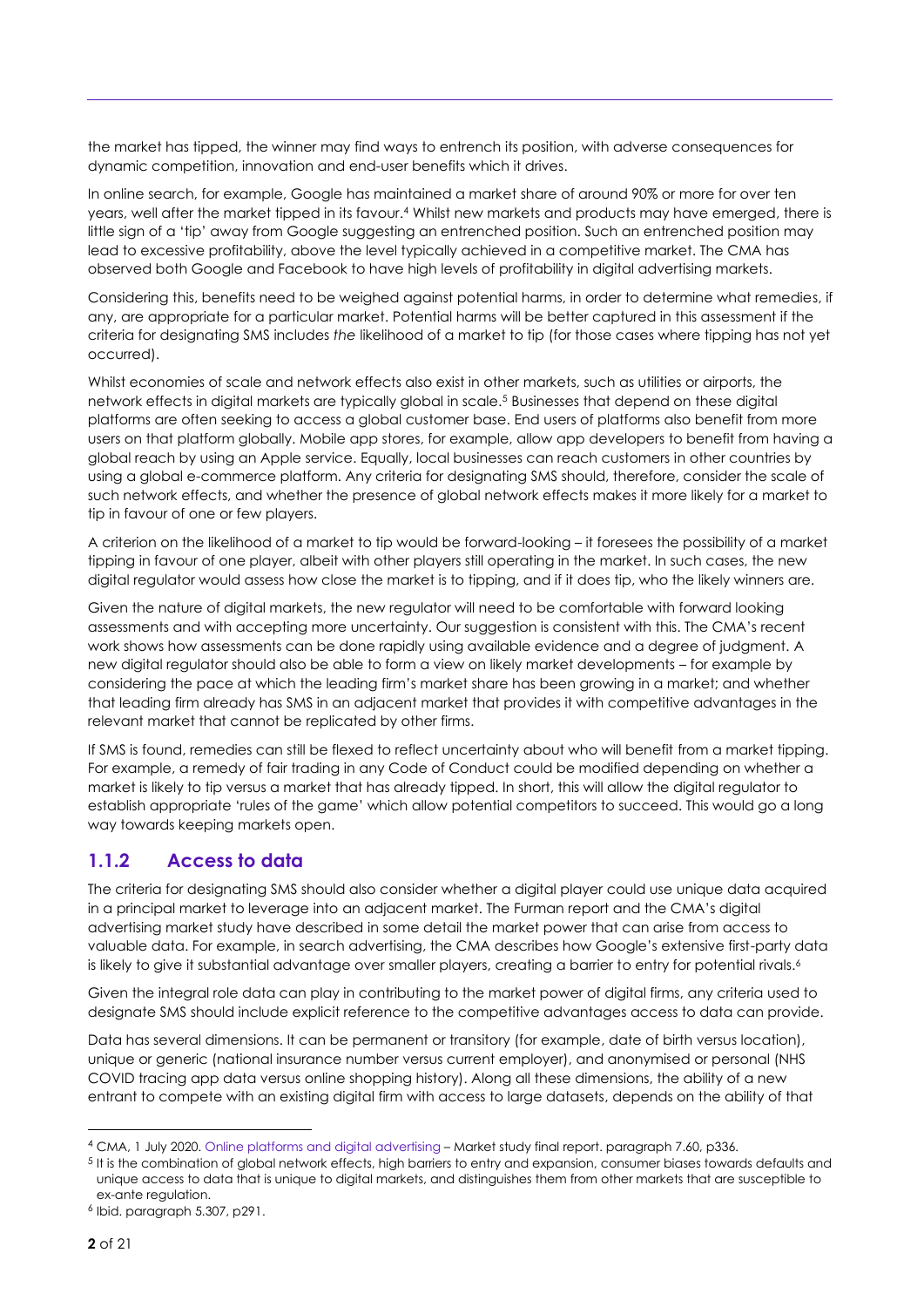rival to replicate their data. Replicating data may be possible through asking consent from consumers/businesses that use the existing firms' platforms in exchange for a service, and/or by providing services that generate such data. But in many cases, the ability to replicate the data held by a global online platform is an insurmountable barrier to entry, for the following reasons:

- **Presence of network effects that create a barrier to switching:** In markets where users benefit from other users being on the same platform, a new entrant faces strong inertia when trying to attract users because many consumers regard certain services as digital 'must haves'.<sup>7</sup> This limits the ability of that new entrant to collect valuable data about users to improve the quality of, and better target, its service offering.
- **Technical standards set by online platforms**: Large online platforms often determine the technical standards on which the platform operates. These platforms may set technical standards in a way that makes it more difficult for users to move their data to rival platforms. The CMA's digital advertising market study describes how Google's decision to phase out 3<sup>rd</sup> party cookies on Chrome means small publishers will have less access to data that Google already has access to.<sup>8</sup>
- **Ecosystems of data**: Large digital platforms have built datasets across multiple adjacent markets. Data collected across multiple markets generates positive externalities for that firm, because it helps the firm build a richer picture of its users and customers from multiple sources. For example, Google's recent acquisition of Fitbit has attracted regulatory scrutiny, as Google's ability to acquire Fitbit's data could strengthen its position in its core market (digital advertising) and in adjacent digital health and fitness markets. This could make the Google ecosystem impenetrable for smaller rivals who do not have access to the same breadth of data.<sup>9</sup> Business models that rely on data tend to evolve into ecosystems to realise the positive externalities of data, which then creates further barriers to consumers switching away from the ecosystem.
- **Global data economies of scale**: Small digital firms that enter the market on a national scale do not have access to the data large global platforms can collect on a global scale. Global online platforms can collect data in one national market that may be of relevance in another market, which cannot be replicated by new entrants operating on a local scale.

These barriers to entry mean large online platforms can maintain, and indeed entrench, their position of market power through their access to data, insulating them from competition from new, or established, rivals that cannot replicate their data. Designation of SMS should therefore capture the degree to which a digital player has access to non-replicable data (including access to multiple sources of data from different markets that generates positive externalities for the firm), allowing a regulator to intervene where this is contributing to adverse competition effects in certain markets (including adjacent markets).

Access to data that cannot be replicated by other firms could result in competition on unfair terms in an adjacent market. A large online platform can leverage the data it has in a primary market to enter into an adjacent market, with the primary motivation of gaining more user attention and data to monetise in the primary market. One such practice may be 'privacy policy tying', where the digital firm requests consumers' consent to use data in a primary market where it has market power to leverage into an adjacent market.<sup>10</sup> Such entry into an adjacent market can harm competition in that adjacent market.

This ultimately helps the large online platform to enhance the 'feedback loop', where data collected in the adjacent market helps improve the service in the primary market or create entirely new services. The improvements in service or new services are then monetised and reinvested to attract even more users from the adjacent market or indeed other adjacent markets. This creates an expanding feedback loop, as the digital firm enters more and more markets, building on the data it has to access more data. The Furman report described this feedback loop as an important enabler for large online platforms to maintain and expand their dominant position.

The designation of SMS should, therefore, recognise the central importance of data as a source of digital players' market power as well as a source of unfair competition in adjacent markets.

<sup>7</sup> Ibid. paragraphs 4.117-4.118, p180.

<sup>8</sup> Ibid. paragraphs 5.321-5.328, p294-296.

<sup>9</sup> Reuters, 13 July 2020. [Google offers data pledge in bid to win EU okay for Fitbit buy.](https://www.reuters.com/article/us-fitbit-m-a-alphabet-eu-exclusive/exclusive-google-offers-data-pledge-in-bid-to-win-eu-okay-for-fitbit-buy-idUSKCN24E2X5)

<sup>&</sup>lt;sup>10</sup> Condorelli, D, Padilla, J, 6 March 2020. [Harnessing Platform Envelopment through Privacy Policy Tying.](https://antitrustdigest.net/daniele-condorelli-and-jorge-padilla-harnessing-platform-envelopment-through-privacy-policy-tying-working-paper/) Working paper.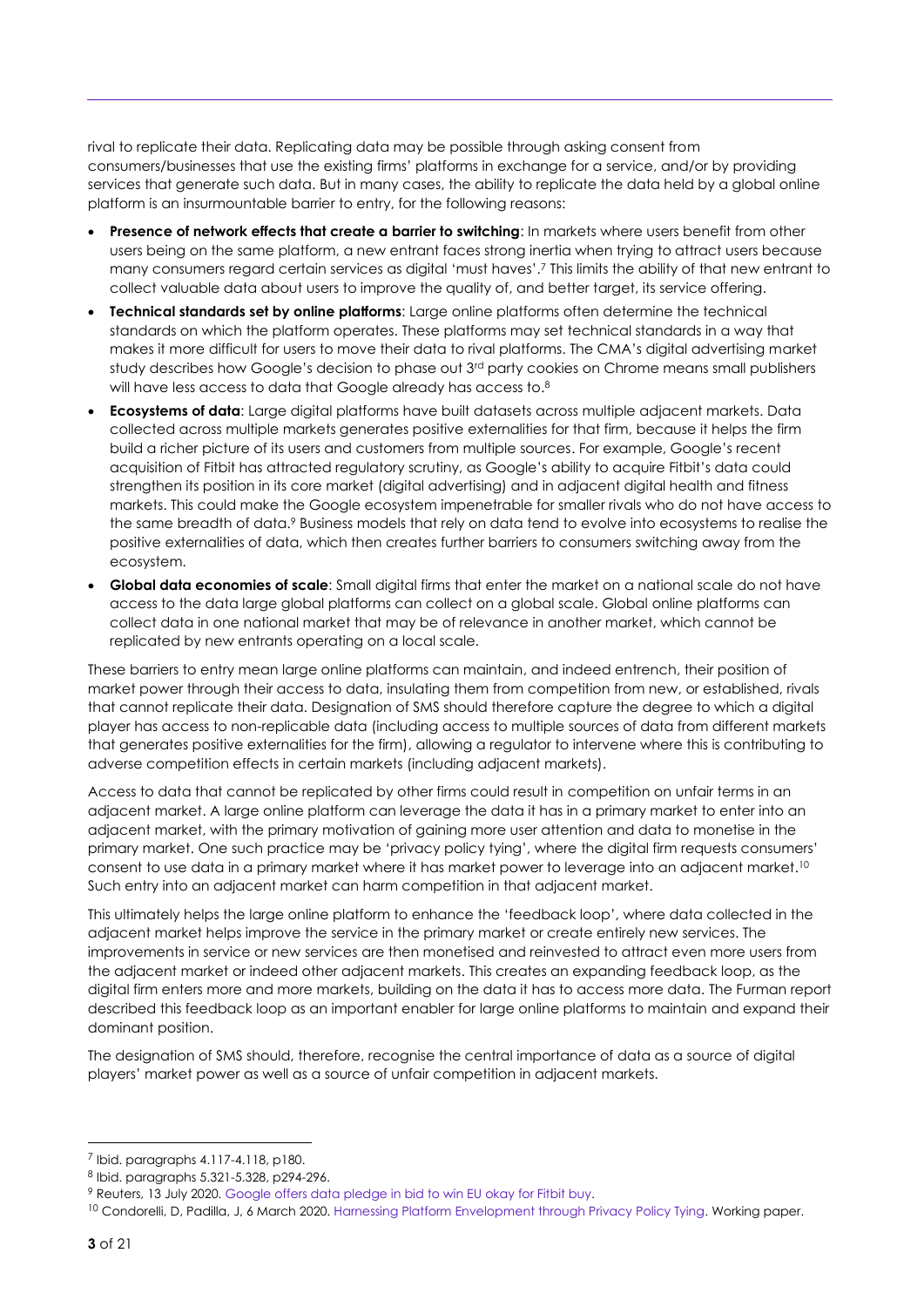#### **1.1.3 Evidence used to designate SMS**

The above criteria for designating SMS would be common to all digital markets. However, the digital regulator should then apply these criteria at a more granular level in each digital market where it considers there may be competition problems.

The regulator would have to develop a more detailed set of metrics and thresholds specific to each digital market. This approach is consistent with the specific metrics the CMA has already applied in the digital advertising market.

Figure 1 summarises how we see the framework for designating SMS being applied in different digital markets.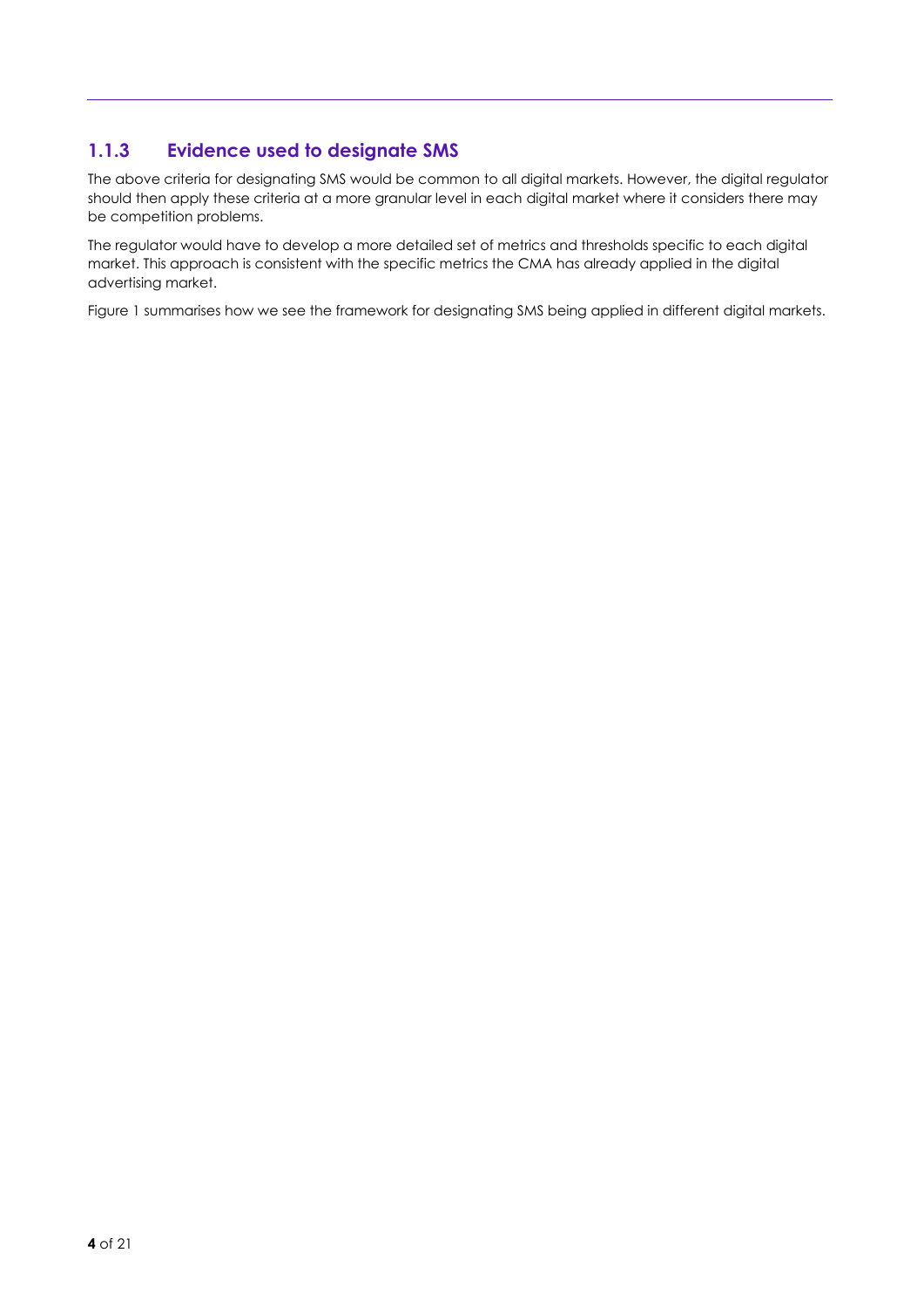#### **Figure 1 – Framework for designating SMS in different illustrative digital markets Broad Criteria** 1. Platform has enduring market power over a relevant market 2. Platform acts as an important gateway for businesses to access a significant portion of consumers 3. Businesses depend on the platform to access users on 'other' side of the market 4. Market is likely to or already has tipped in favour of one or few players due to strong network effects 5. Platform has access to unique data which can be used to entrench a competitive advantage and/or be leveraged in an adjacent market Example digital markets **Digital Advertising E-Commerce Mobile App Stores Illustrative evidence specific to each digital market** Shares of supply in the consumer-facing market Shares of supply in ecommerce market Shares of supply in mobile applications Extent of reach across consumers, based on proportion of users who make use of the search/social media platform Proportion of consumers that make use of the relevant e-commerce platform Proportion of consumers that only access apps through the relevant app store Share of digital advertising revenues Share of businesses that primarily access consumers through the relevant ecommerce platform Shares of app developers that can only access mobile consumers through the relevant app store Control over rules or standards applied in the market, including sharing data outside the firm's ecosystem Ability to freely set the terms under which businesses sell through the platform Control over terms under which app developers can supply over the relevant app store Ability to obtain and control data that is applicable outside of the market Ability to obtain data on consumers and businesses that could be used in adjacent markets Ability to obtain data on apps and users that is relevant in adjacent markets

Of the five broad criteria listed above, we expect the first four to be applied cumulatively – in other words, they must all be satisfied to some degree to designate a firm with SMS. The final criteria relating to unique access to data may be a standalone criterion, as it may be sufficient in some markets to create market power by itself, even in the absence of some of the other criteria, such as the platform being an important gateway, being satisfied.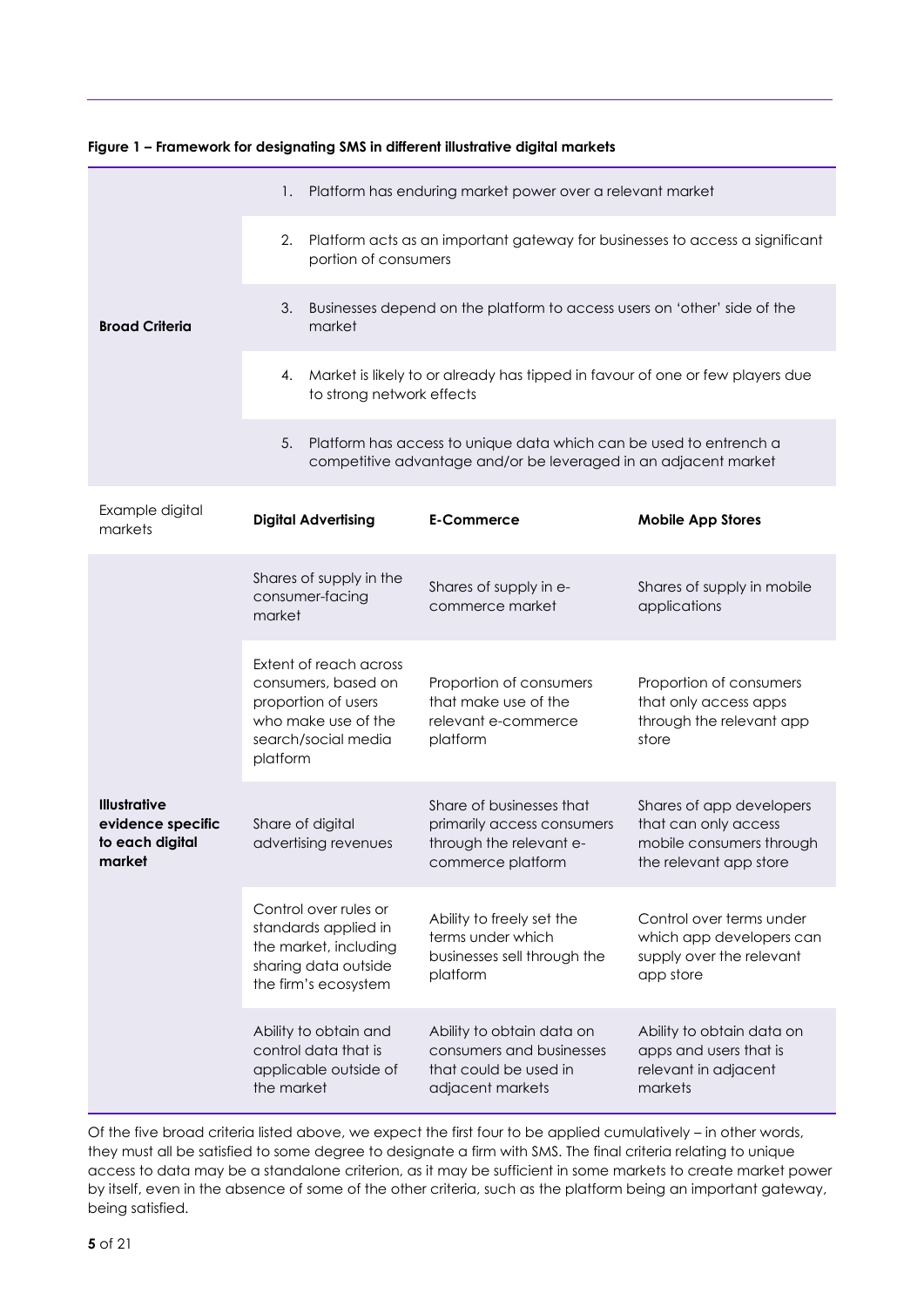Whilst the broad set of criteria for designating SMS may not require much change over time, the specific application of those criteria to each individual digital market may require more regular review as digital markets evolve. For example, business models may change such that digital markets monetise from a different side of a two-sided market, and the evidence used to assess market power needs to reflect the side in which the firm monetises its services.

#### **1.1.4 Relevance of SMP in digital markets**

The Digital Markets Taskforce's call for information asks whether other concepts of dominance, such as significant market power (SMP) in telecoms is relevant for digital markets.

We do not think the concept of SMP, as used in telecoms, is appropriate for digital platform markets. SMS applied in digital markets is the tool for regulating the online platforms and adjacent markets where the market power is leveraged to create unfair barriers/trading conditions whilst reflecting their systemic or strategic status in a single or ecosystem of digital market(s). This is not the same as other types of ex-ante regulation such as SMP, where the regulator considers whether a firm has market power in *a relevant market*. The concept of SMS is intended to capture the unique features of digital markets, which includes digital platforms' operation in a wide ecosystem of adjacent activities, rather than a single relevant market.

Successful use of the SMP framework in telecoms relies on a formal market definition exercise and application of the three criteria test. The European Commission's recommendation for applying the three criteria test in telecoms markets includes the following criteria for assessing whether ex-ante regulation is needed:<sup>11</sup>

- The presence of high and non-transitory barriers to entry;
- A market structure that does not tend towards effective competition within the relevant time horizon; and
- Insufficiency of competition law alone to address the market failure(s) concerned.

A formal market definition exercise is challenging in digital markets, where markets are often two-sided and the true competitive price on one side of the market may be zero or even negative. In telecoms, markets are often defined using a hypothetical monopolist test, which identifies the relevant market as the smallest group of products in which a hypothetical monopolist would impose and sustainably maintain a small but significant and non-transitory price increase above competitive levels. This test can be applied in telecoms using quantitative (and other) evidence on firms' actual prices and quantities sold in the market.

However, in two-sided platform markets, where the competitive price may be zero or negative, such a quantitative application of the hypothetical monopolist test cannot be applied. Some practitioners have suggested alternatives such as a hypothetical monopolist test based on a small but significant non-transitory *decrease in quality*, in order to reflect the value exchange in digital markets. But this approach raises other challenges. Quality in digital markets has several dimensions, including the type of service being offered, protection of privacy and ability to register complaints. None of these can be easily measured in the way price changes can. A formal market definition exercise as applied in telecoms is therefore not practicable in digital markets.

We therefore do not consider SMP, as applied in telecoms with a formal market definition exercise is appropriate for digital markets. Instead, the concept of SMS offers a nimbler and more effective route to identifying those firms with market power.

In addition, if the Taskforce imports or explicitly builds on the concept of SMP in telecoms, it may create expectations about the analytical framework and remedies that will be applied. These expectations may unhelpfully limit the scope for regulation in digital markets. By adopting a distinct concept of SMS rather than SMP, as applied in telecoms, the digital regulator will not be restricted by established practices in telecoms regulation, and can tackle the specific competition problems in digital markets with the required tools.

<sup>&</sup>lt;sup>11</sup> European Commission, 9 October 2014. Commission Recommendation on relevant product and service markets within the electronic communications sector susceptible to ex-ante regulation in accordance with Directive 2002/21/EC of the European Parliament and of the Council on a common regulatory framework for electronic communications networks and services. [Explanatory note.](https://ec.europa.eu/digital-single-market/en/news/explanatory-note-accompanying-commission-recommendation-relevant-product-and-service-markets) p8-10.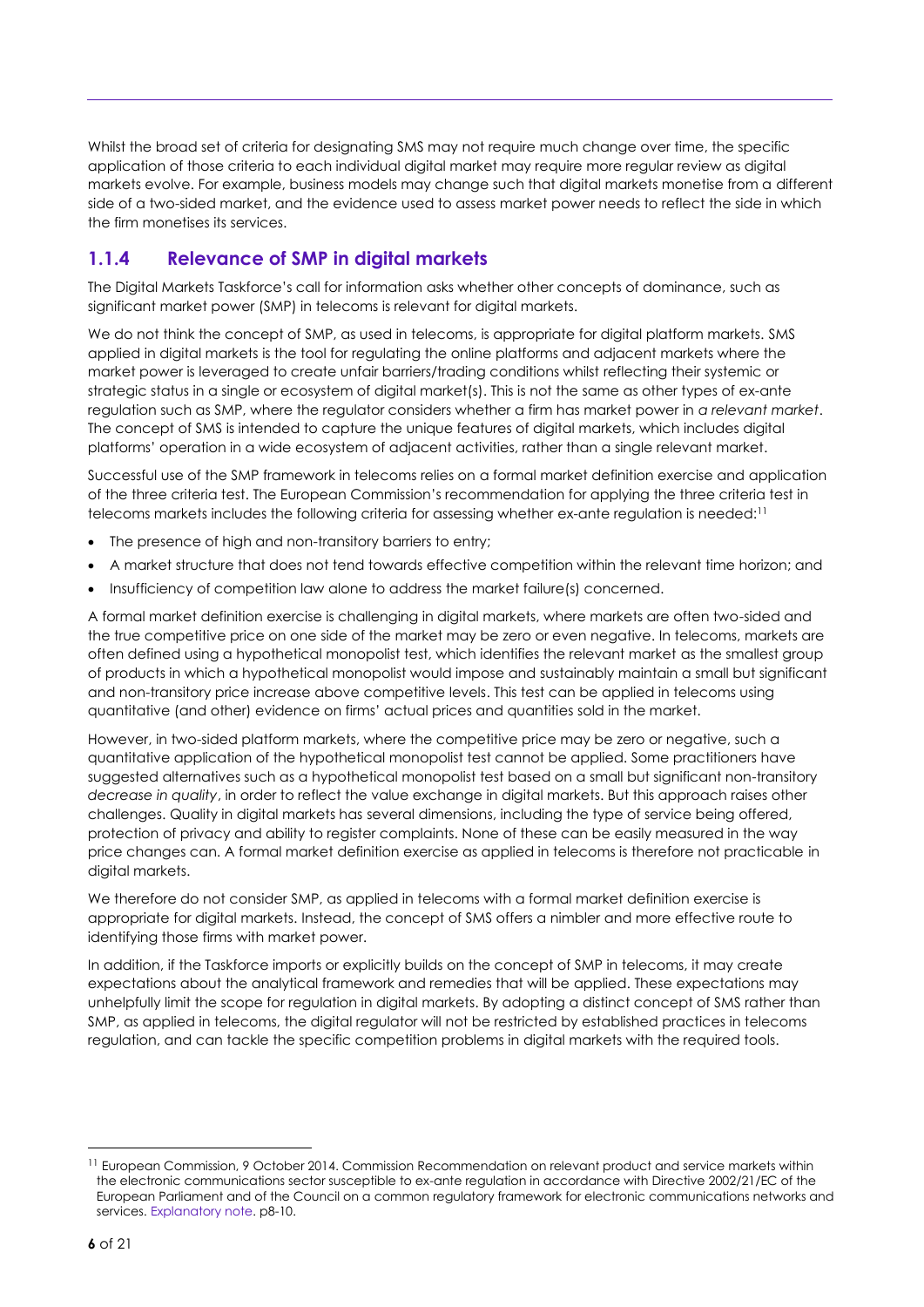# <span id="page-10-0"></span>**1.2 Implications for firms with SMS**

The Digital Markets Unit should have robust powers to ensure that SMS platforms act in a pro-competitive and pro-consumer way. This includes powers to apply the Code of Conduct, as well as other appropriate remedies beyond the Code (such as data access or interoperability remedies, as further discussed in section 3.4 of this response). However, the power to impose such remedies beyond the Code should only apply to firms designated with SMS. For further discussion on this point, please see our response to the CMA's interim report in its digital advertising market study.<sup>12</sup>

SMS status should apply to the corporate group. This allows the regime to capture those activities which enable a firm with SMS to leverage its market power across different markets within its 'ecosystem' (even though its activities, when viewed on distinct markets, might not indicate market power). It is important that a platform's ability to leverage its market power across its ecosystem is captured because it tends to consolidate and proliferate its market power (e.g. by building customer loyalty across its ecosystem). For further discussion on leveraging, see sections 1.1.2, 2.1, 2.2 and 3.1 of this response and our response the CMA's interim report on the digital advertising market study.<sup>13</sup>

In line with the CMA Final Report's recommendations, the implications of SMS status should apply to both:

- 1. the firm's core markets (i.e. those markets in which the firm has market power and on the basis of which the SMS designation is made), and
- 2. adjacent markets (i.e. markets or activities into which that market power can be leveraged, for example due to the platforms' unique access to data and/or consumer attention).

For firms designated with SMS, both the Code and remedies beyond the Code, should apply in core and adjacent markets, where market power is (or could be) leveraged, to the detriment of consumers.

<sup>&</sup>lt;sup>12</sup> BT, 12 February 2020[. CMA online platforms and digital advertising market study BT response to interim report.](https://assets.publishing.service.gov.uk/media/5e8c7e5fe90e070776797277/200212_BT_Interim_report_Response_NON-CONFIDENTIAL.pdf) paragraph 3.6, p10.

<sup>13</sup> Ibid. paragraphs 2.11-2.12, 3.10-3.11, p7, 10.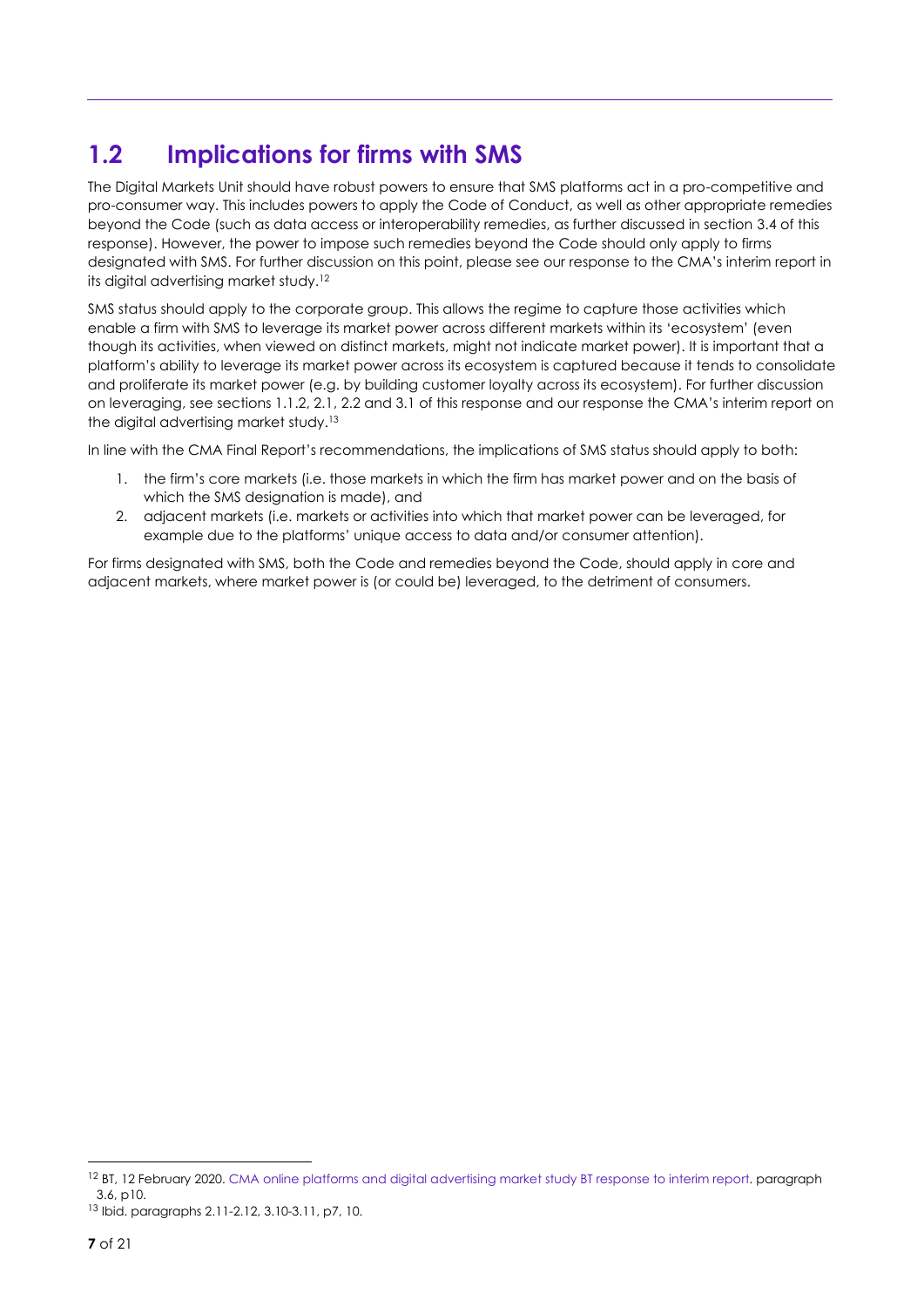# <span id="page-11-0"></span>**2 Future developments in digital markets**

The pace of change in digital markets means the Digital Markets Taskforce cannot fully pre-empt which digital markets in future could have competition problems. It's important for the Taskforce to recommend a framework today that is sufficiently flexible to be applied as digital markets evolve.

Notwithstanding the need for flexibility, there are certain markets that may be susceptible to competition problems in future. The likelihood of competition problems in future depends on the strength of network effects today, which means it is more likely for the market to 'tip' in favour of one or few players and for these 'winners' to be insulated from competition which might emerge subsequently.

In this section, we describe a few examples of digital markets that exhibit features such as network effects that could lead to the market tipping in favour of one or few players.

### <span id="page-11-1"></span>**2.1 Network edge**

Network edge computing is a fast-growing digital market, where edge platforms provide applications closer to the end user, with benefits to end users in terms of lower latency, higher bandwidth and greater security. The demand for edge computing is expected to grow rapidly, in part because of the vast amount of traffic that is expected to be generated by Internet of Things (IoT) devices and other applications such as self-driving cars and robotics. These devices and applications are increasingly placed at the edge of computing networks, which avoids the need to carry all information across the whole network. For example, data from sensors in factories can be analysed at the edge of the network in critical industrial systems where low latency is essential.

Figure 2 shows how computing capabilities can be hosted at different locations, and how network edge compares to other forms of hosting.



#### **Figure 2 – Hosting in the network edge as opposed to locally or on 3rd party networks**

Hosting computing capabilities at the network edge has several advantages over the alternatives:

- Latency: Applications hosted at the network edge improve the performance of latency sensitive applications, such as in gaming or in machine sensors.
- Bandwidth: Delivering services closer to the end customer reduces core network contention and increases available bandwidth.
- Security: Processing sensitive data at the network edge means it is exposed to fewer external threats via the internet.

In order to deliver a network edge service, a provider must integrate a range of different capabilities across the edge value chain, as described in Figure 3 below.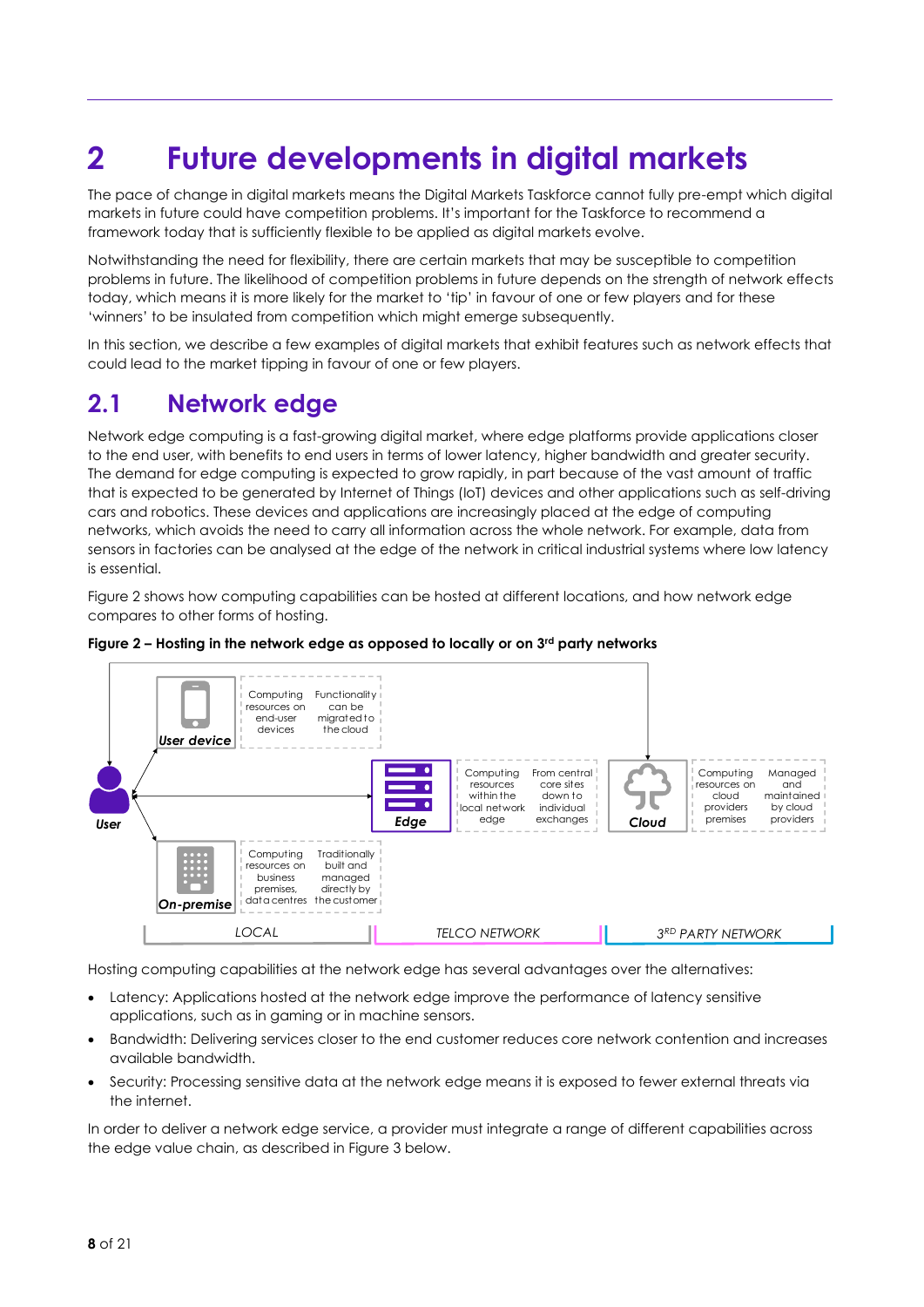#### **Figure 3 – Capabilities in the edge value chain**

| <b>Capabilities</b>                                            | <b>Description</b>                                                     | <b>Players in market</b> |                       |                         |                                                                           |
|----------------------------------------------------------------|------------------------------------------------------------------------|--------------------------|-----------------------|-------------------------|---------------------------------------------------------------------------|
| <b>Applications</b>                                            | End user software that serves a<br>customer need                       | Ambient.ai               | Microsoft             | ▅▉▚▚▖<br><b>G</b> Suite | 公<br>$x \cos \theta$                                                      |
| <b>Platform</b>                                                | Scale-able 'Sandbox' capability<br>for application developers          | Anthos                   | <b>Windows Azure</b>  | <mobiledge></mobiledge> | amazor<br>web services <sup>-</sup><br><b>Elastic</b><br><b>Beanstalk</b> |
| <b>Middleware</b><br>(Operating System,<br>Virtualisation)     | Compatible operating system that<br>integrates with multiple platforms | <b>CANONICAL</b>         |                       | <b>Windows Server</b>   | $\text{Linux}_t$                                                          |
| <b>Hardware</b><br>(Server, Storage,<br>Networking)            | White-label hardware with multi-<br>platform capability                | DELL                     | ahaha<br><b>CISCO</b> |                         | (intel)                                                                   |
| <b>Real Estate</b><br>(Connectivity, Cooling,<br>Power, Space) | Infrastructure and access to<br>network edge                           | Bì                       | vodafone              |                         |                                                                           |

Note: This figure is intended to provide a description of the various capability in the edge value chain, and list some of the main players in the value chain. It is not intended to provide a comprehensive list of all players in each layer of the value chain.

Figure 3 shows the role digital platforms play in the network edge value chain. The likes of AWS and Google Anthos provide a scalable platform for application developers to reach end users. This relationship highlights certain features of the network edge market:

- **Multi-sided market**: The platform layer in the edge value chain connects applications to end users. In this sense, it is a multi-sided market because the platform can monetise on either side of the market. In reality, network edge services are currently monetised principally by selling to applications rather than to end users. For example, Mapbox is a location and data platform for mobile web developers and depends on live information that is constantly updated in real time, relying on network edge services. Mapbox purchases these network edge services from AWS.<sup>14</sup>
- **Network effects potentially leading to tipping**: Applications are likely to seek access to a large (potentially global) market, and benefit from using a single platform to provide network edge services. Using a single platform means the application may benefit from lower costs, less complexity of using multiple interfaces/APIs and unified security across its software. This leads to network effects, as the platform attracts more applications as it grows bigger and reaches global scale. It is no surprise that the leading network edge platforms today are global technology firms like Amazon and Google. Over time, the strength of network effects in network edge could lead to further concentration in the market, and tipping towards one or few players.
- **Ability to leverage from/to adjacent markets**: Network edge platforms have close links with cloud computing, as the respective platforms share similar software and engineering capabilities. Applications interested in network edge often purchase cloud computing services simultaneously. Cloud computing purchased alongside network edge services means applications can benefit from both low latency and access to data in a centralised location, including the capability to conduct big data analytics. Any competitive advantages built in cloud are likely to provide a competitive advantage in the adjacent network edge market. The leading position of AWS, Google and Microsoft both in network edge and cloud computing shows how competitive advantages in cloud can be leveraged into network edge in a manner that rivals not active in cloud computing cannot replicate. Rivals not active in cloud computing cannot replicate the scale, APIs and access to relevant data that large tech firms active in cloud computing have.

<sup>14</sup> Silconangle, 13 December 2019. As computing explodes at the network edge, cloud providers and telcos jockey for the [lead.](https://siliconangle.com/2019/12/13/computing-explodes-network-edge-cloud-providers-telcos-jockey-lead/)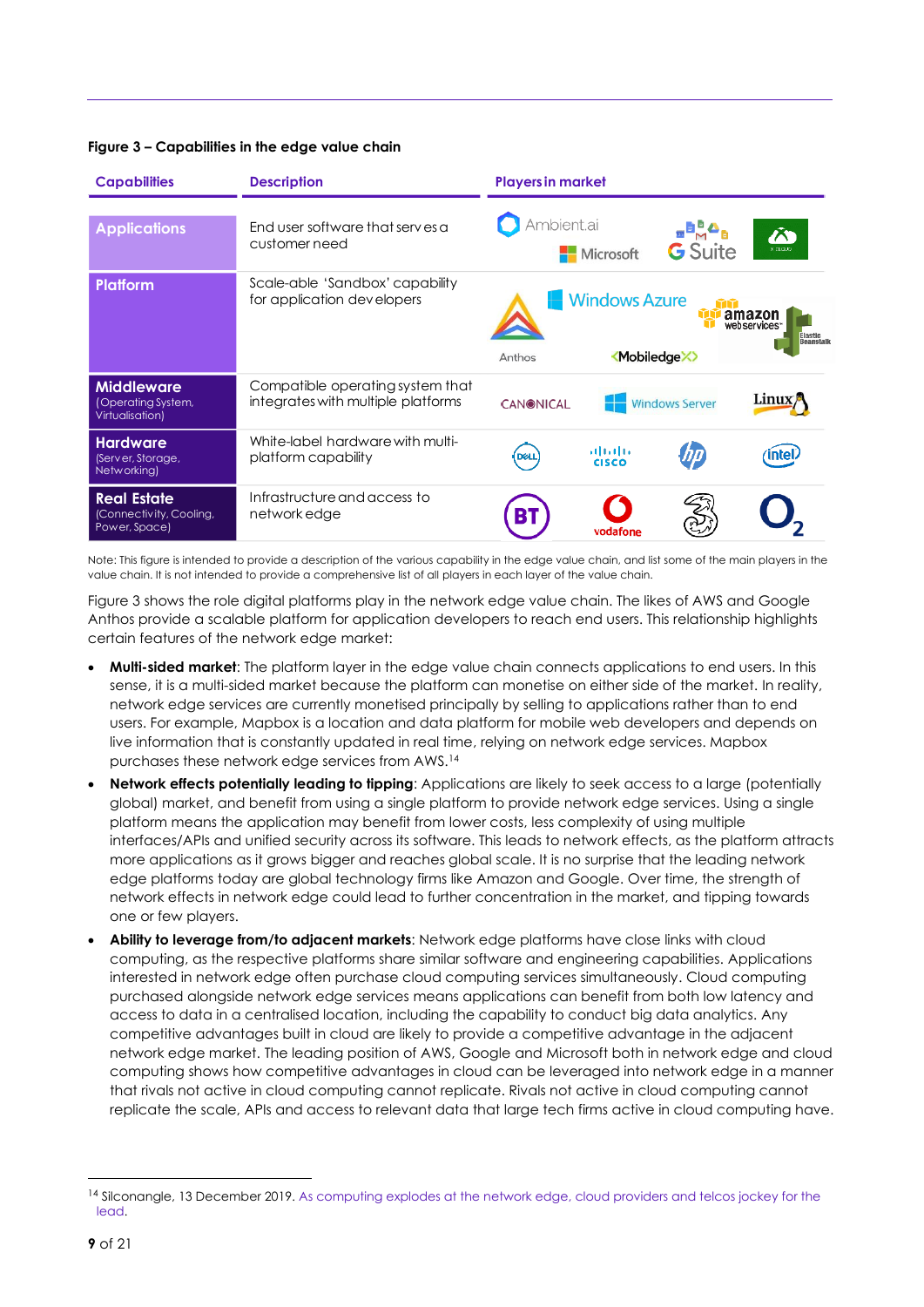As a result, entry into network edge by the global tech firms represents an extension of their closed ecosystems, building on their strength in cloud computing.

These features of the network edge market are similar to the features described by the Furman report in other digital markets, such as digital advertising or e-commerce. Whilst the network edge platform layer in the value chain has multiple players today, the features above mean the market could tip in favour of one player. The network edge market could develop in a way that creates competition concerns, and which may need to be reviewed under the ex-ante regulatory framework proposed by the Digital Markets Taskforce.

Digital platforms have already partnered with a number of telecoms operators to provide network edge services. Recent examples include partnerships AWS have agreed with Verizon and Vodafone.<sup>15</sup> In these partnerships, the telecoms provider typically provides infrastructure and access to the network edge, including connectivity and space in local exchanges and sites. If the network edge market tips in favour of one or two players, telecoms providers are left with less choice of partners, weakening their bargaining position when trying to partner. Ultimately this harms competition and end users, as telecoms providers have less incentive to invest in their part of the network edge value chain.

We also note Deutsche Telekom's presence in the network edge market as a platform, as opposed to providing just the real estate layer in the value chain. Deutsche Telekom's MobileEdgeX platform is a marketplace of edge resources and services that connects app developers with the world's largest mobile networks to power the next generation of applications and devices. In this regard, Deutsche Telekom is competing directly with the global tech firms as network edge platform.

Similarly, VMware operates in network edge as a software-defined edge platform, providing a combined edge and cloud capability for applications in IoT.<sup>16</sup> VMware chooses to partner with a variety of suppliers to provide a combined offering to customers, and minimise the number of interfaces that applications have to interact with. We note that one of VMware's partners is Microsoft, which suggests that smaller rivals may not be able to avoid partnering with large global firms when entering some digital markets where there are strong network effects.<sup>17</sup>

Deutsche Telekom and VMware's presence in this layer of the network edge platform is pro-competitive and enhances customers' and partners' choice in the market. The ex-ante regulatory framework being developed by the Digital Markets Taskforce should seek to enable such entry in digital markets, and ensure that existing players that have global scale do not engage in practices that deter or inhibit competition from smaller rivals. Indeed, these examples of entry reinforce the need to facilitate the potential for similar entry, both today and over time.

In section 3, we describe how the proposed Code of Conduct applied to firms with SMS could enable such forms of pro-competitive entry into the market.

### <span id="page-13-0"></span>**2.2 e-SIMs**

Another development in digital markets relevant to telecoms firms is the growth of e-SIMs. e-SIMs integrate the SIM as a module built into a mobile device. The SIM is embedded in the device and can be configured to connect to different networks without the need to replace any physical SIM card from the device. This means the SIM becomes reprogrammable and agnostic to the telecoms provider, and can be updated to connect to different networks as and when needed.

e-SIMs can bring tangible benefits to end users. They may provide customers with greater choice in terms of mobile coverage and flexibility, improving the service they receive. They also facilitate growth in the IoT market, where e-SIMs enable the growth of smaller connected devices because of their smaller size and lower energy requirement. Counterpoint Research estimates that global shipments of e-SIM devices will increase from 364m in 2018, up to almost 2bn devices by 2025.<sup>18</sup>

<sup>15</sup> Businesswire[, AWS and Verizon team up to deliver 5G edge cloud computing.](https://www.businesswire.com/news/home/20191203005927/en/) Vodafone, Vodafone Business and Amazon [Web Services to bring edge computing closer to customers.](https://www.vodafone.com/business/news-and-insights/company-news/vodafone-business-and-amazon-web-services-to-bring-edge-computing-closer-to-customers)

<sup>16</sup> VMware Edge™ – [Innovate at the Edge.](https://www.vmware.com/uk/solutions/edge-internet-of-things.html)

<sup>17</sup> [VMware IoT Partners.](https://www.vmware.com/uk/solutions/edge-internet-of-things/partners.html)

<sup>18</sup> Counterpoint, 2 July 2019[. Shipments of eSIM-based Devices to Reach Nearly 2 Billion Units by 2025.](https://www.counterpointresearch.com/shipments-esim-based-devices-reach-nearly-2-billion-units-2025/)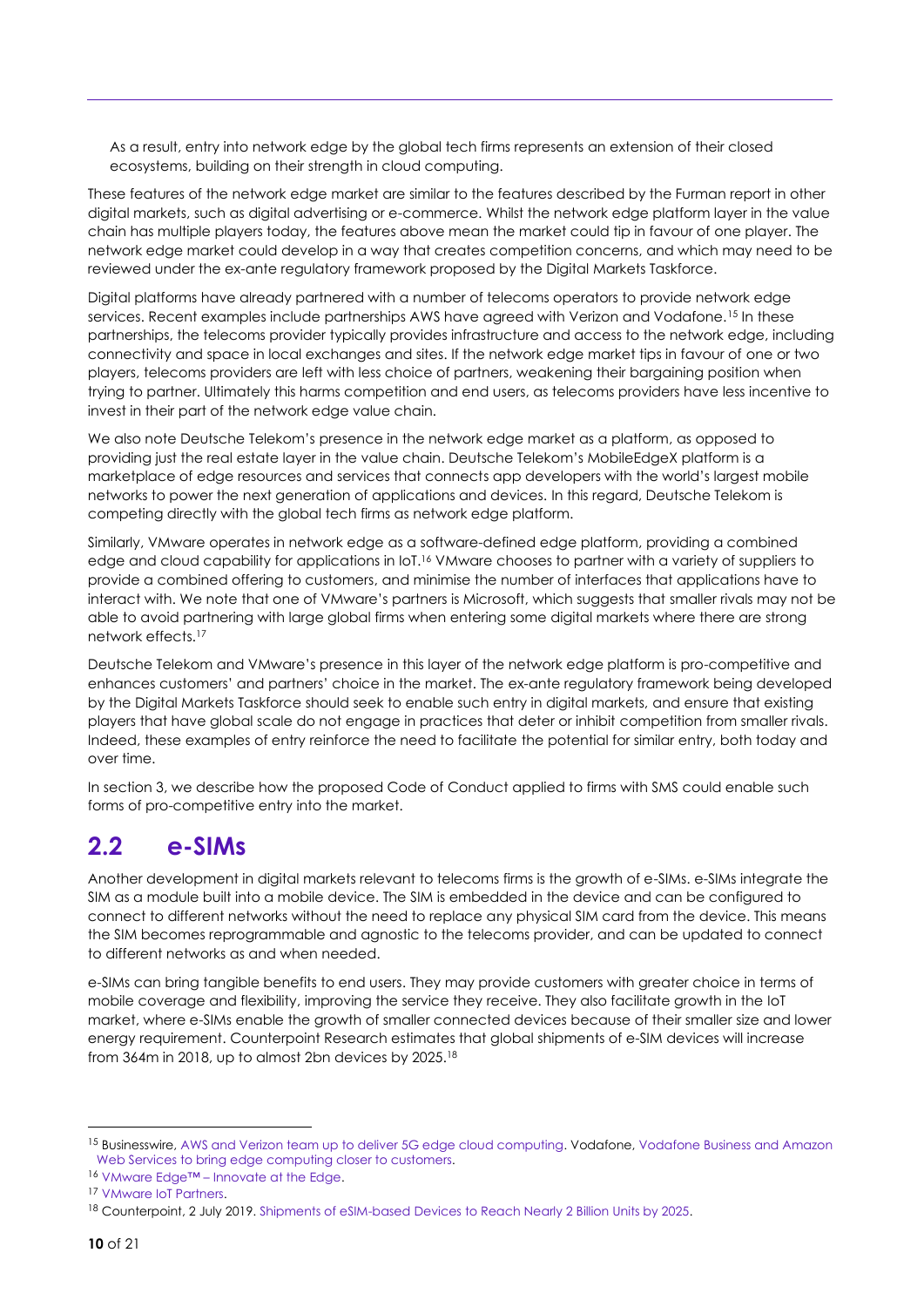Mobile device manufacturers are interested in e-SIMs in order to shift to a more subscription-based business model. As consumers of mobile handsets pay more for high-end devices, but expect them to last longer, device manufacturers may focus on subscription revenues to manage their returns from handset investment.

The growth of e-SIMs could create competition concerns that lead to consumer harm. If a global tech firm with market power in its primary market chooses to provide mobile services using e-SIMs, it may be able to leverage market power into the adjacent mobile market. In this scenario, the global tech firm could bundle services in its primary market with mobile services (delivered through e-SIMs). Bundling mobile services with services in other adjacent markets could provide the tech firm with incentives that do not ultimately benefit customers in the long run.

For example, the tech firm could structure its bundle in a manner that promotes the services in its primary market, with less focus on mobile services. Such a bundle may promote a mobile handset and accessories, with connectivity included as a supplementary benefit within the headline price. Consumers purchasing such a bundle may then be able to exercise less choice on mobile services, including on network coverage and customer service.

The tech firm could also present itself as a price-comparison agent, asking its customers who are purchasing the bundle to select their preferred network just on the basis of price. Whilst this could help the tech firm minimise its mobile network costs, the customer would not be able to exert its preferences over the quality of the network, along dimensions such as network coverage, quality of service, and speed. In this regard, the tech firm's incentive to minimise costs and promote price as the only dimension of choice in mobile networks is inconsistent with consumers' long-term interest in improving quality of service.

This misalignment in incentives may lead to consumer harms over time, as mobile network operators (MNOs) will not be able to compete effectively on the quality of service, rendering investment in the network less profitable. In a market where Ofcom is currently seeking to promote investment in 5G networks, bundling practices by global tech firms that encompass mobile could hinder MNOs' ability to invest in the network.

We note that certain forms of tying/bundling practices could be considered anti-competitive under existing competition law. However, we consider an ex-ante regulatory in fast-moving digital markets would allow swifter and more effective enforcement.

In the absence of effective ex ante regulation, other non-SMS companies would have no choice but to contract with the SMS companies on their terms, which would ultimately harm consumers.

## <span id="page-14-0"></span>**2.3 Partnerships with Government during COVID-19**

Finally, in light of COVID-19, we note the Government has engaged in a number of partnerships with large global tech firms:

- Track and trace app: Apple and Google have partnered with a number of governments and health authorities to develop an app to enable contact tracing.<sup>19</sup>
- Mobility data: The UK Government has been using mobility data from Google and Apple to monitor compliance with lockdown measures during COVID-19.<sup>20</sup> (E.g. on development of track and trace app, use of Google mobility data).

These partnerships should ensure users' data is safeguarded and competition concerns as a result of holding unique data across multiple markets are not amplified. If the data Google and Apple acquire from these Government partnerships can be combined with existing data they hold from other markets, they can be combined to generate further positive externalities for those firms. As discussed in section 1.1.2, such ability to combine data across multiple markets may make the digital ecosystem more impenetrable for smaller rivals who do not have similar data.

As discussed in section 3.4, the data remedies that the Digital Markets Taskforce is considering could help prevent this. For example, data mobility and interoperability measures could ensure the data collected by global tech firms during COVID-19 can be more easily transferred to other firms at a user's request. This would

<sup>&</sup>lt;sup>19</sup> Apple[, Apple and Google partner on COVID-19 contact tracing technology.](https://www.apple.com/uk/newsroom/2020/04/apple-and-google-partner-on-covid-19-contact-tracing-technology/)

<sup>20</sup> [Greater London Authority Covid-19 Mobility Report.](https://data.london.gov.uk/dataset/coronavirus-covid-19-mobility-report)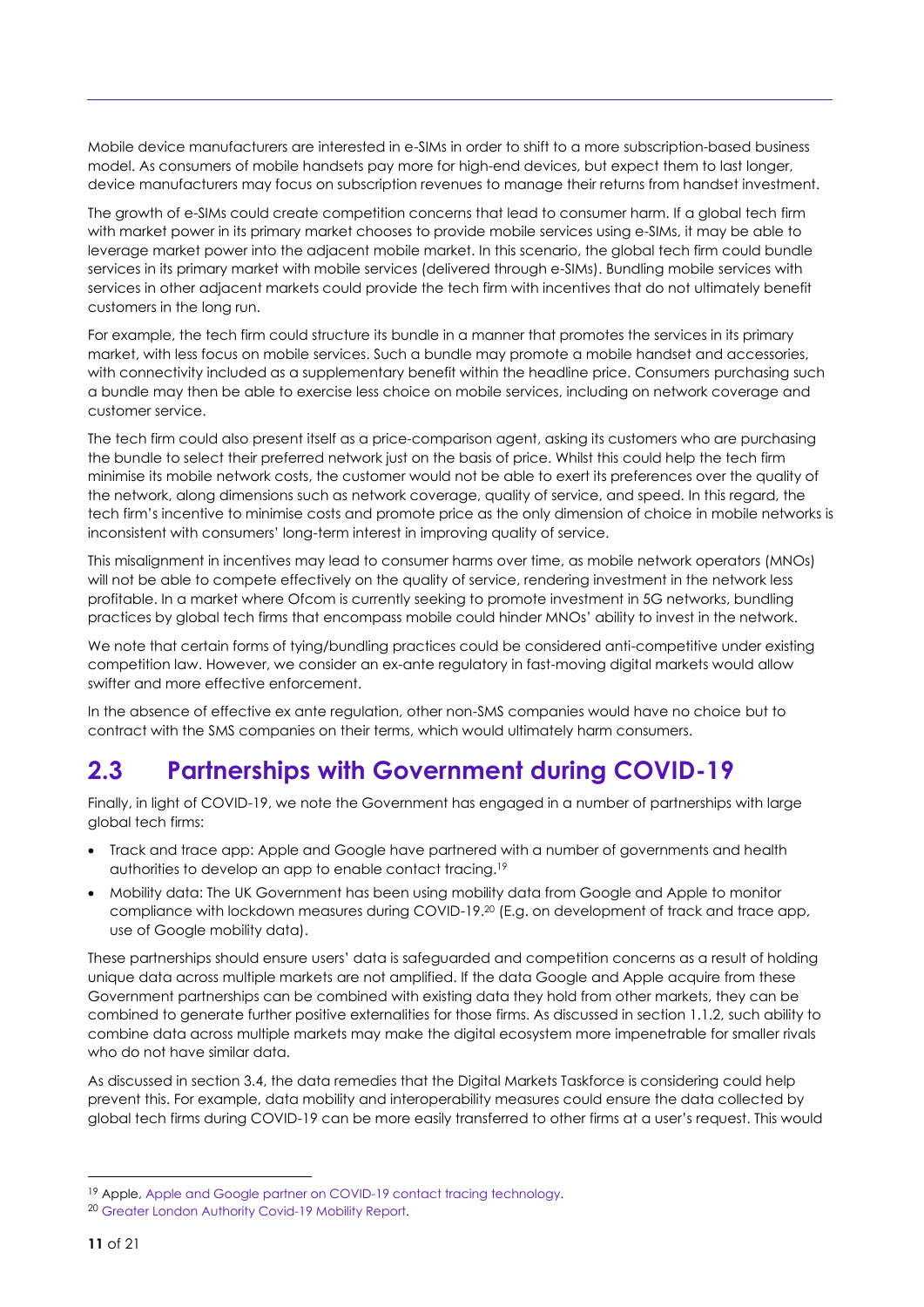then limit the ability of firms with SMS to gain further competitive advantages that they have developed as a result of Government interventions during COVID-19.

A recent report by Lord Tyrie also predicts greater concentration in digital markets following COVID-19.<sup>21</sup> The rising number of business insolvencies alongside the possibility for anti-competitive mergers could lead to more concentration in many markets. For example, concentration is likely to increase in online retail markets as consumers change shopping habits following COVID-19. Amazon is especially well-placed to take advantage of this change, building on its existing presence as a large e-commerce retailer.

We agree with this assessment of how COVID-19 could affect competition in many markets, and how competition policy could help contribute towards the economic recovery, including:

- Robust merger control: Review 'failing firm' mergers with the right degree of scrutiny and prevent 'killer acquisitions' that substantially lessen competition.
- Stronger need for regulatory oversight of digital platforms: Develop the regulatory tools needed to address concentration in digital markets, particularly in e-commerce, where concentration is likely to increase following changes in consumers habits after COVID-19.

<sup>21</sup> The Rt Hon. Lord Tyrie, July 2020[. How should competition policy react to coronavirus?.](https://www.ippr.org/files/2020-07/how-should-competition-policy-react-to-coronavirus-july20.pdf) Discussion paper.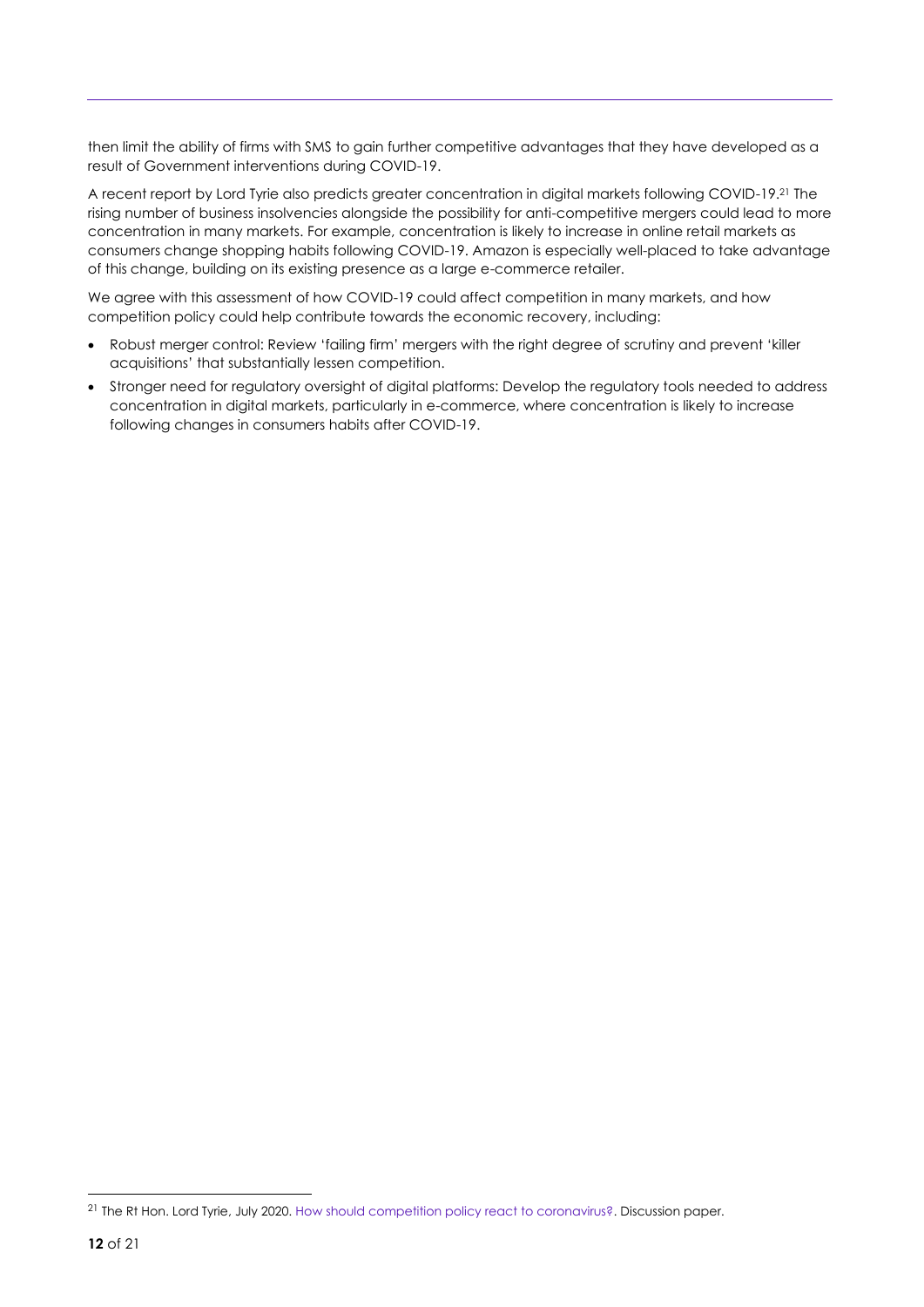# <span id="page-16-0"></span>**3 Remedies applying to SMS firms for addressing harm**

### <span id="page-16-1"></span>**3.1 The anticompetitive effects**

The CMA's digital advertising market study has described the types of harm that may occur in digital advertising markets as a result of Google and Facebook having market power. The CMA identifies a range of consumer harms including reduction in innovation and quality, higher prices paid for goods and services, negative impacts on privacy and data collection and other broader societal harms such as online harms.

The CMA's description of harms could apply in other digital markets, including the ones described above in section 2. We describe two forms of harm that could arise in other digital markets.

#### **3.1.1 Leveraging across adjacent markets**

Digital firms with SMS often operate across multiple adjacent markets, within an 'ecosystem' of products and services. As described in section 2.1, SMS designation should reflect a platform's ability to leverage its market power across its ecosystem, which allows platforms with market power in one market to consolidate and proliferate their market power across adjacent markets, leading to worse outcomes for consumers.

The practice of leveraging market power across adjacent markets can impose harms on consumers and competitors in these adjacent markets. Where a competitor in the adjacent market cannot replicate the offering of the large platform that is entering the market, the competitor may have to exit. This could happen in instances where the large platform has unconstrained market power in its primary market, which means smaller competitors in the adjacent market cannot replicate the offering of the larger platform.

Even in cases where the digital regulator elects to impose remedies that tackle some of the sources of market power in certain digital markets, for example imposing data remedies, these may be insufficient to prevent the firm with SMS from leveraging market power across adjacent markets. The market may already have tipped in favour of one or few players, and data remedies to tackle the source of market power could take time to be effective. During this period, the firm with SMS could still enter adjacent markets and engage in strategies that lead to competitors exiting the adjacent market.

Firms with SMS can leverage market power unfairly into adjacent markets in several ways:

- Pricing below cost: A firm with SMS in a primary market could use profits in that market to enter into an adjacent market and set prices below cost in that adjacent market, below what could be sustainably achieved by rivals in the adjacent market.
- Using data in primary market to unfairly gain advantage in adjacent market: Firms with SMS in digital markets often acquire data about users and customers that is unique and cannot be replicated by other firms. Much of this data is relevant in adjacent markets and allows firms with SMS to target or sell to customers in a way that other rivals that do not have this data cannot.
- Tying/bundling: Firms with SMS could tie or bundle services across multiple adjacent markets and include the product/service in which it has market power. Such a bundled product cannot be replicated by other rivals who do not have such unconstrained market power in the SMS firm's primary market.

The above strategies could lead to foreclosure of rivals. Ultimately such behaviour is likely to harm consumers. If rivals are forced to exit the market, the resulting increase in market concentration may raise prices, worsen quality, compromise data privacy and reduce the incentives for further innovation.

Whilst existing competition law addresses such foreclosure strategies, the process for bringing cases under existing competition law could be improved to make it more timely. We therefore believe an ex-ante regulatory framework that builds on competition law principles would protect consumers and competitors from unfair leveraging practices.

The Digital Markets Taskforce asks for examples of the harm from anti-competitive behaviour in digital markets. Some illustrative examples of harm that may arise from anti-competitive behaviour in new digital markets include: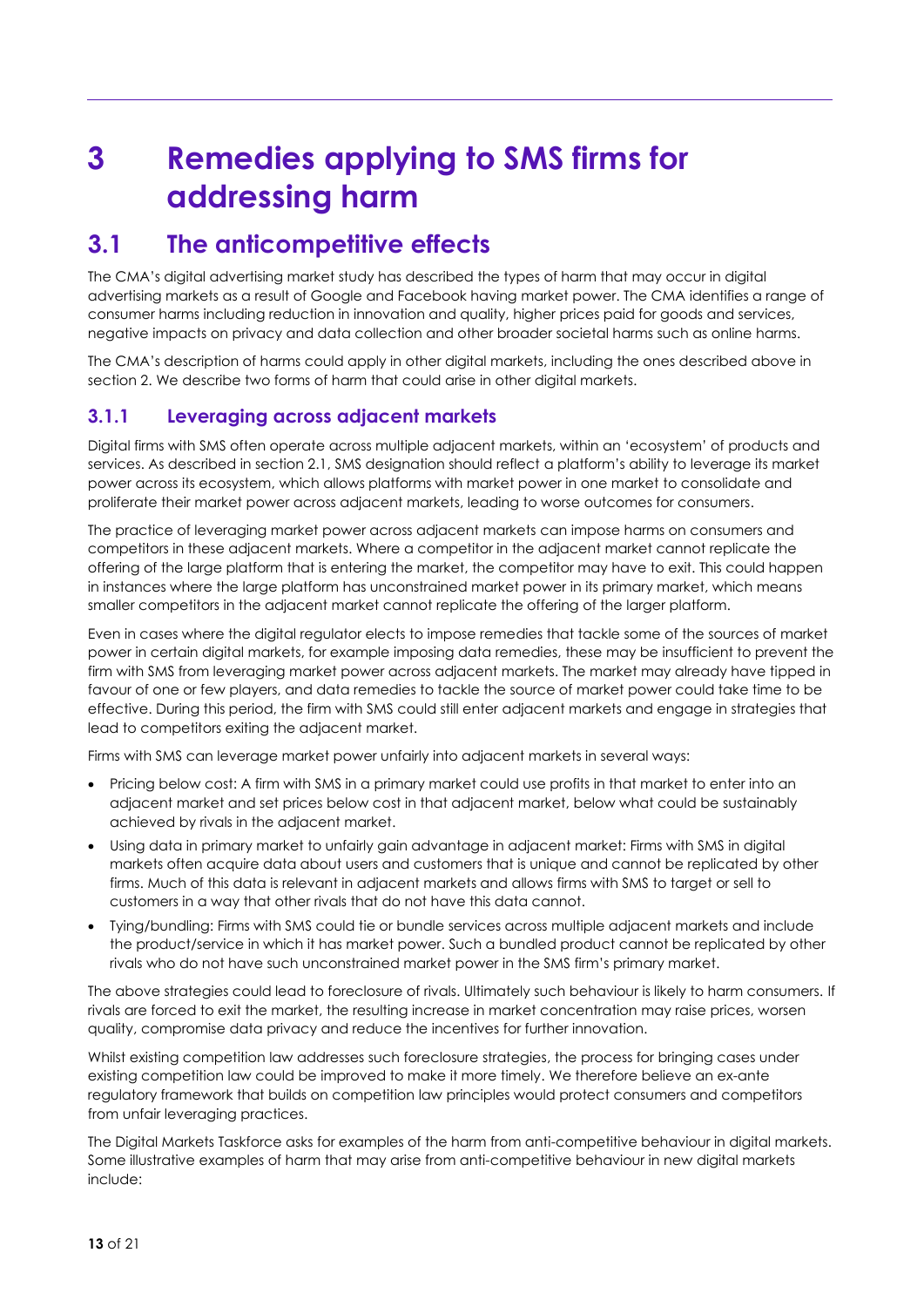- Network edge: A firm with SMS in cloud computing leveraging its market power in cloud to provide services in network edge at below the price of an efficient rival in network edge. This could lead to the firm with SMS gaining an unfair advantage in network edge, with potentially higher customer prices and less innovation in the long run.
- IoT: A firm with SMS in e-commerce leveraging its market power to bundle services across e-commerce and IoT devices in a manner that cannot be replicated by rivals. Other providers of IoT products and services would be unable to replicate such a bundle on the same terms and may have to exit the market.
- e-SIMS: A firm with SMS in mobile app stores leveraging its market power by offering e-SIM connectivity alongside other devices and services, without providing customers with much choice over the connectivity provider. By disintermediating the customer from the connectivity provider, the customer is no longer able to exercise its connectivity preferences (including on dimensions such as network coverage and customer service), which inhibits fair competition among connectivity providers. This could ultimately lower the incentives for connectivity providers to invest in the network.

#### **3.1.2 Onerous or unfair terms**

Digital firms with SMS can also exercise their market power within the market in which they have acquired SMS. The Furman report and the CMA's digital advertising market study describe the harms on users and customers if a firm has SMS.

In addition to the direct harms on users and customers, there are also indirect harms that could arise out of the behaviour of a firm with SMS in relation to its partners and suppliers. In some markets digital firms seek to partner with other firms in a different part of the value chain. If a digital firm has SMS in one part of the value chain in a particular market, it could abuse its position through the commercial relationships it strikes with partners in other parts of the value chain. The CMA has already discussed such behaviour by firms with SMS in the digital advertising value chain.

When a firm with SMS chooses to partner with another firm, it could impose onerous or unfair terms on that partner. This could include excessive pricing, skewed commercials in favour of the SMS firm, exclusivity conditions, most-favoured nation clauses or broad information sharing requirements. The partner may not be able to negotiate freely with the SMS firm, as its bargaining power will be limited by the lack of choice of alternatives to the SMS firm. By contrast, the SMS firm benefits from much greater negotiating power as it can choose between multiple potential partners.

The ability of an SMS firm to impose onerous or unfair terms on its suppliers or partners harms consumers because it limits the competitive pressure from the partners and harms incentives to invest. We illustrate this with a few examples:

- Cloud gaming: A telecoms provider could partner with a large digital firm to provide cloud gaming services. In such a partnership, the telecoms provider may distribute the service to its existing and new customers, whilst the digital firm provides the cloud gaming platform. If the digital platform grows to have SMS status in cloud (including in gaming), it could impose unfair terms on the telecoms firm. Ultimately this could harm the telecoms firms' incentives to invest in connectivity to support cloud gaming, harming consumer outcomes.
- Network edge: Telecoms firms are already engaging in partnerships with large digital firms to provide mobile network edge services. The commercial terms in these partnerships are often revenue-sharing models, where each party receives a proportion of the sales they contribute. If the large digital firm has SMS in providing network edge platforms, it could impose terms with skewed commercials in favour of the digital firm or impose exclusivity such that the partner could not partner with other firms. This would raise barriers to entry for new network edge platforms, reducing innovation over time to the detriment of consumers.

## <span id="page-17-0"></span>**3.2 The Code of Conduct**

We explain the benefits of, and our support for, a Code in our response to the CMA's study on digital advertising at section 3. The Code represents a proportionate means to regulate SMS firms' wide-ranging activities in their core platforms and adjacent markets where they could leverage their power, whilst leaving significant scope for these firms to continue to innovate. The objectives of 'fair dealing', 'open choices' and 'trust and transparency' are sufficiently broad to tackle the harmful effects that may arise, provided that it is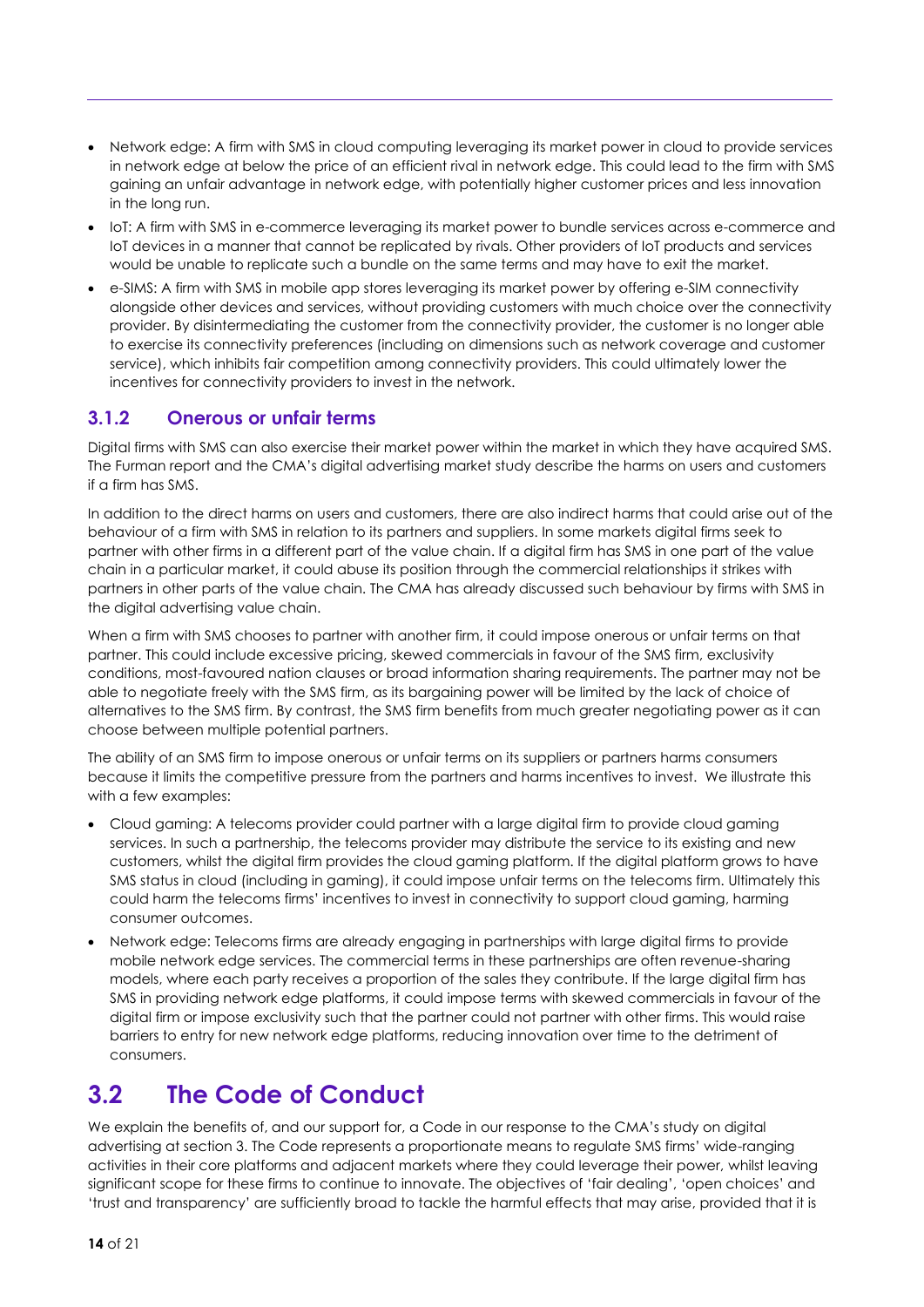understood that these apply to conduct vis-a-vis businesses and consumers. The onus would be on the regulated firms to demonstrate their compliance i.e. why their conduct is objectively justifiable. The objective of 'fair dealing' benefits from the fact that what is 'fair' will be context specific, enabling differing market dynamics to be considered, but is sufficiently well recognised in numerous regulatory contexts to provide meaning.

As part of demonstrating their compliance with the Code of Conduct, firms with SMS should be expected to provide assurance about the principles and processes that have been built into their day-to-day operations to comply with the Code. For example, the digital regulator could review the firm's governance processes to see if they are consistent with the principles of the Code. By assessing the process of how the firm conducts its operations, the regulator can minimise the lag between examining certain business practices and enforcement of the Code.

As described in section 2, future developments in network edge and e-SIM may give rise to consumer harm. Taking the example of network edge, we envisage that as the market begins to tip, over multiple rounds of negotiations, price and non-price terms are likely to become significantly less favourable to telecoms operators. As the market power of the platform operator grows it will become well positioned to accelerate its grip on the market though clauses such as exclusive supply, preventing the telecoms operator from dealing with multiple edge platforms and in time weakening the competitive dynamics as alternative providers are unable to compete. The Code could condition the platform businesses to hold back from requests targeted at weakening their competitors or partners. Other contractual terms such as unreasonable requirements to hand over data could also be outlawed.

Another means of assessing the Code's effectiveness is to re-appraise what may have happened in relation to the abuses found in the anti-trust investigations against the platform firms had a Code been in place. Taking the Google Android investigation as an example the three abuses were:

- requiring manufacturers to pre-install the Google Search app and browser app (Chrome), as a condition for licensing Google's app store (the Play Store);
- making payments to certain large manufacturers and mobile network operators on condition that they exclusively pre-installed the Google Search app on their devices; and
- preventing manufacturers wishing to pre-install Google apps from selling even a single smart mobile device running on alternative versions of Android that were not approved by Google (so-called "Android forks").

All of these issues could fall foul of the fair dealing objective (or possible open choices) with the advantage that, rather than being arbitrated on after the harm had arisen, the Code would have enabled a decision at the time the issues had real relevance to the development of the market in question.

### <span id="page-18-0"></span>**3.3 Mergers involving SMS firms**

Acquisitions by SMS platforms can give rise to harms given their increased size, reach and spending power, and the increased risk of harm from incorrect clearances (false negatives) in the digital sphere.<sup>22</sup> We therefore agree that there should be heightened scrutiny of acquisitions by SMS firms. With respect to the substantive components of such a regime, we suggest the following:

• The substantive framework of assessment should remain the same, i.e. 'significant lessening of competition' test. In applying this framework to digital markets, however, the Taskforce should be particularly mindful of the unique features of digital markets and theories of harm e.g. digital firms leveraging their power into adjacent markets through acquisition or using acquisition to reinforce systemic or strategic status in a single or ecosystem of digital market(s). Mergers may allow SMS platforms to leverage their market power by e.g. facilitating anti-competitive tying/bundling practices or allowing them to leverage their unique access to data into an adjacent market in a way that existing competitors cannot compete with.<sup>23</sup> The framework

<sup>&</sup>lt;sup>22</sup> See e.g. the LEAR report on Ex-post Assessment of Merger control decisions in digital markets: "Network effects often make the structure of digital markets quite concentrated and barriers to entry rather high, making competition for the market the main mechanism left to discipline incumbents and potential competitors particularly valuable. Thus, the social costs of an incorrect clearance may be higher in digital markets than they are in traditional markets, which may justify a different approach to digital markets." (p. xiv) See also Mike Walker, 2020. [Competition policy and](https://www.tandfonline.com/doi/full/10.1080/17441056.2020.1730063) digital platforms: six [uncontroversial propositions, European Competition Journal.](https://www.tandfonline.com/doi/full/10.1080/17441056.2020.1730063) 16:1, 1-10, p6-7 ("Walker paper")

<sup>&</sup>lt;sup>23</sup> See our response to the CMA call for information on digital mergers of 12 July 2019, linked to this response for reference.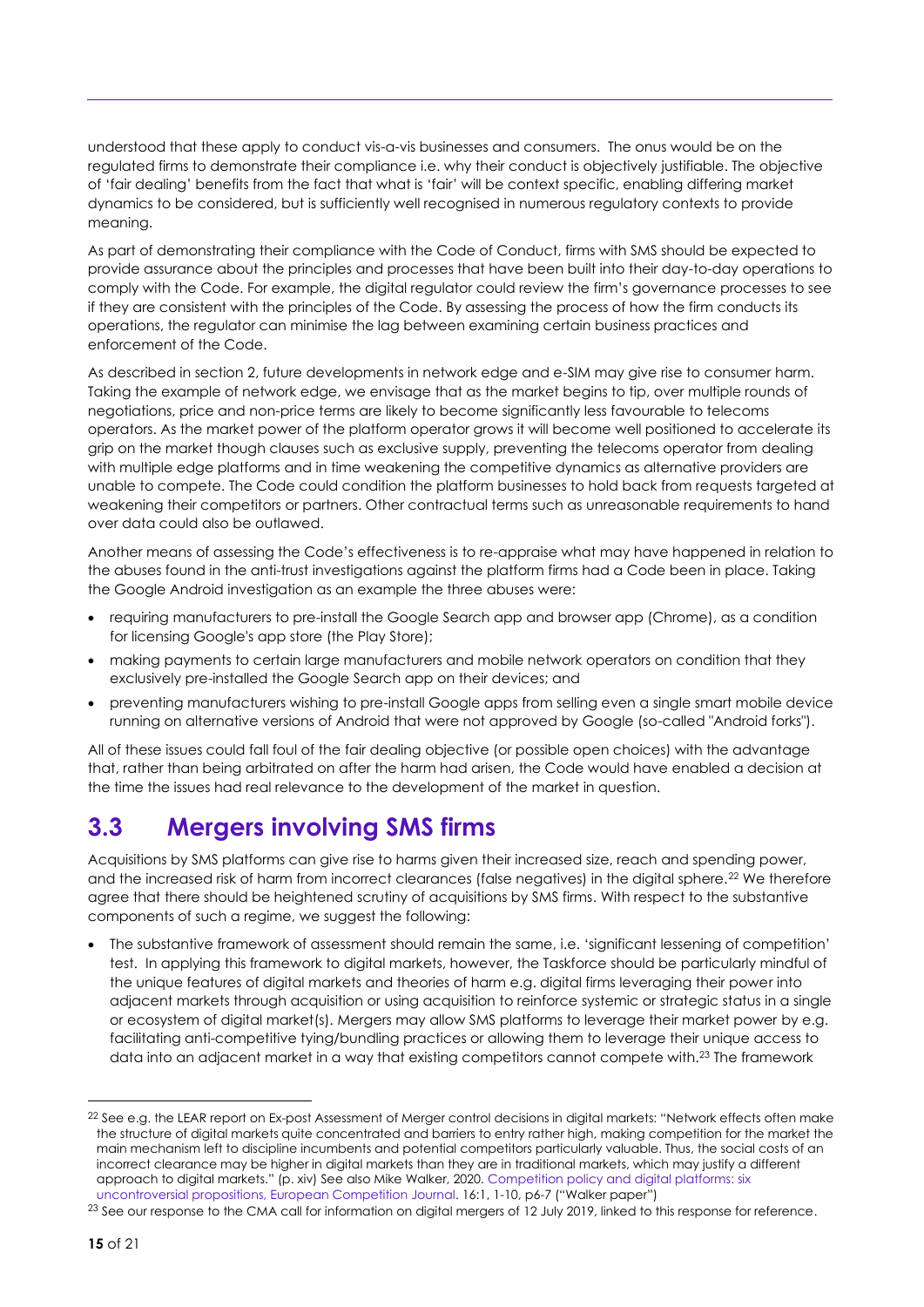should also be applied in a way that is forward-looking so to capture the rapid changes that occur in digital markets.<sup>24</sup>

- Digital mergers often involve complex and rapidly changing business models that make it difficult to assess the competitive effects. Authorities can reduce this uncertainty by making sure they have a full understanding of the commercial rationale for the acquisition. This includes the immediate monetisation strategy and the medium to long-term strategy for the entire combined business, to assess whether the transaction is intended to create a wider ecosystem of capabilities by combining datasets from different markets. <sup>25</sup> By taking account of the full commercial rationale for the transaction, the merger assessment fully takes into account the value of the target as part of a strategy of leveraging market power into adjacent markets through acquisition, as discussed above.
- The regime should support an assessment of non-competition concerns such as data protection, in a similar way to the European Commission's analysis in *Microsoft/LinkedIn* (2017) and in consultation with the ICO where appropriate. <sup>26</sup> In that case, the Commission found that data privacy was an important parameter of competition between professional social networks on the market, which could have been negatively affected by the transaction.

### <span id="page-19-0"></span>**3.4 Remedies to tackle sources of market power**

The Furman report described several reasons why some digital firms may have acquired and maintained their market power, one being the data advantage of these firms. A firm that has acquired valuable data can cement its position in the market by making use of data feedback loops. The Furman report distinguished between two different types of feedback loops:<sup>27</sup>

- User feedback loops: Firms collecting data about their users/customers can use the data to improve the quality of their service, thereby attracting more users/customers. This creates networks effects as described in section 1.1 above.
- Monetisation feedback loops: Revenues generated from customers can be reinvested to attract more users. This feedback loop continues even as user adoption slows because it only relies on surplus profits from customers to be reinvested.

The possession of unique data amplifies both of these feedback loops, and helps maintain a digital firm's competitive advantage in a market. By holding valuable data that rival firms cannot access or readily replicate, barriers to entry and expansion in the market remain high, meaning the incumbent firm is less likely to be challenged in future. The CMA's digital advertising market study demonstrates how unique access to data has helped Google and Facebook maintain very high market shares in search and display advertising markets for a long period of time.

The Digital Markets Taskforce is asking what remedies could help tackle the sources of market power digital firms have. Given the importance of data feedback loops, remedies must focus on tackling them so that barriers to entry in digital markets can be lowered. We discuss two of the data remedies proposed by the Furman report and the CMA's digital advertising market study, and how they can address sources of market power in digital markets.

We note that pre-emptive measures may be necessary in some instances to prevent harms in markets that tip. However, they should be based on clear evidentiary thresholds that balance the benefits to consumers of using one platform against the cost and harms associated with greater market power. Where the digital regulator is unsure whether additional remedies are necessary to tackle sources of market power, they may be better addressed by the Code of Conduct for firms with SMS. In these markets, the risk of a firm with SMS abusing its position is more likely to exceed the risk of reducing the incentives of incumbents to innovate.

<sup>24</sup> Ibid.

<sup>&</sup>lt;sup>25</sup> Mike Walker, 2020. Competition policy and digital platforms: six uncontroversial propositions, European Competition [Journal.](https://www.tandfonline.com/doi/full/10.1080/17441056.2020.1730063) 16:1, 1-10, p8.

<sup>26</sup> COMP M. 8124, Microsoft/LinkedIn, 20 January 2017.

<sup>27</sup> Digital Competition Expert Panel, March 2019. [Unlocking digital competition.](https://assets.publishing.service.gov.uk/government/uploads/system/uploads/attachment_data/file/785547/unlocking_digital_competition_furman_review_web.pdf) paragraph 1.73, p33.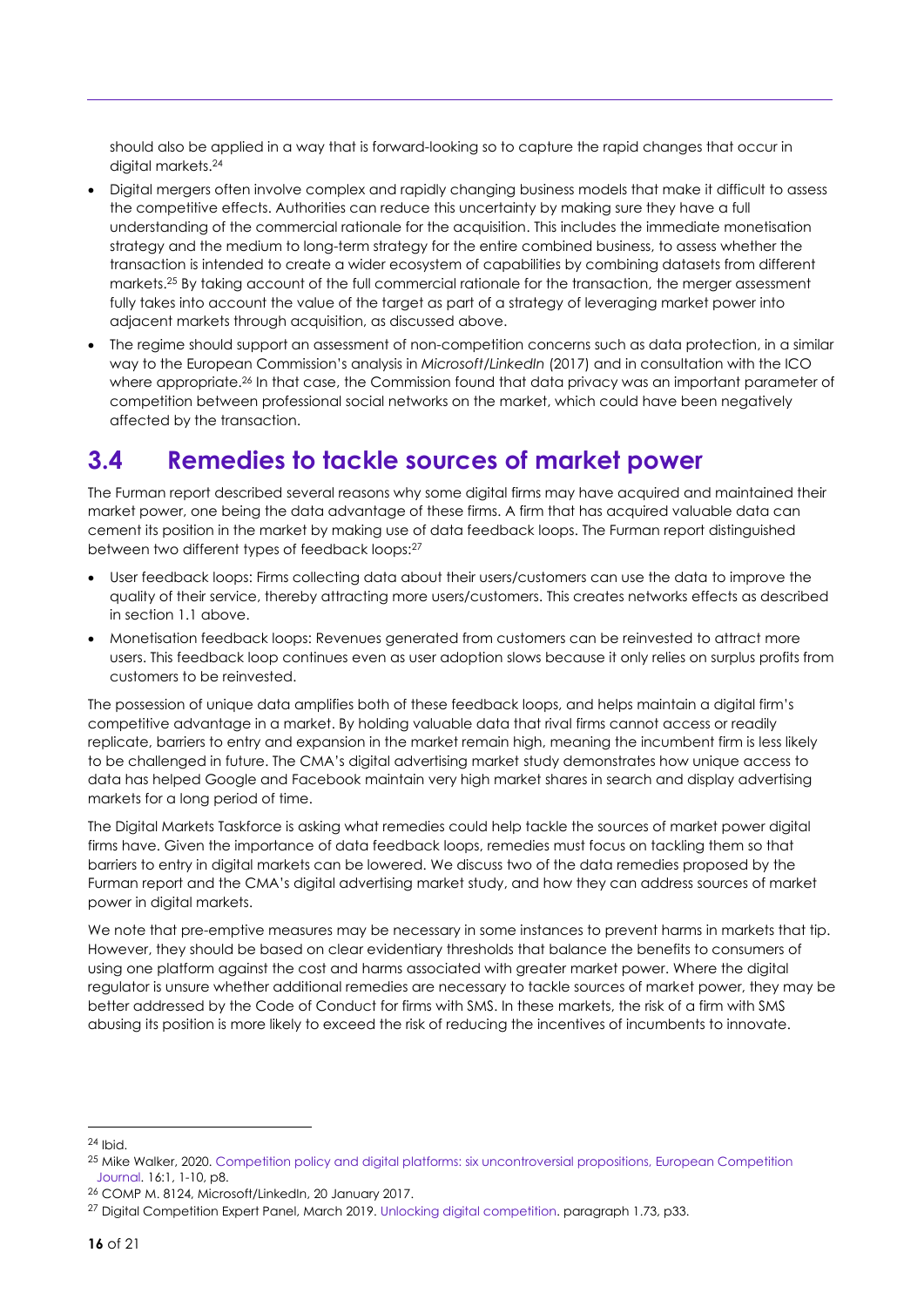#### **3.4.1 Data mobility**

The CMA's digital advertising market study proposed that the new digital regulator should have the power to impose data mobility to address sources of market power in digital markets. Data mobility would be applied to firms with SMS and would allow consumers to share the data platforms hold about them with other platforms, including new entrants. This could improve competition by lowering data-related barriers to entry, and help consumers achieve greater benefits from the value of their data.

We support a data mobility remedy applied to firms with SMS. But such a remedy will only be effective if the regulator makes the user experience central in designing the remedy. If users cannot seamlessly exert their preferences about how to move their data to a 3<sup>rd</sup> party, the data mobility remedy will be ineffective.

Users and customers of SMS firms trust them to hold their data securely and not to share it with 3rd parties without their consent. The terms of this relationship in digital markets is blurred by the nature of the value exchange between digital firms and end users. End users in digital markets often do not pay a positive monetary price to access a service, and instead provide their data in exchange for the service. However, consumers in digital markets often have limited control about how much data they share, or how it is then used by the digital firm. The value exchange in digital markets is often opaque and does not allow the end user to fully control and exercise choice over how their data is used. Both the Furman report and the CMA's digital advertising market study highlighted the lack of consumer control over data as being a factor in creating competition problems in digital markets.

We see a data mobility remedy as an enabler of greater consumer control over their data. Data mobility applied to SMS firms enables innovation that allows customers to exert more choice over how their data is shared, monetised and kept private.

We already see some products in the market that allow consumers to secure their data and choose which commercial entities can have access to their data. Companies such as Yoti, Jumio, Trulioo and Veridu provide a range of digital identity services, that provide users with greater control over their digital identity and data. Regulators and industry bodies have highlighted these Personal Information Management Systems (PIMS) as potentially offering individuals more control over their personal data.<sup>28</sup>

The size of this market is currently limited by the ability of consumers to exercise choice and their concerns about doing so. The potential for PIMS to transform consumer control over data was noted as long ago as 2011,<sup>29</sup> yet the market has not yet reached its potential.

Data mobility could help these intermediaries ensure consumers can achieve a fair exchange of data for the services offered by digital platforms. By requiring firms with SMS to move user data to another platform upon user request, intermediaries can assist users with that process and compete to provide it in a secure way whilst protecting users' privacy. This role should not be ring-fenced to the larger tech players who, as noted by the CMA can end up "*acting in a quasi-regulatory capacity in relation to data protection considerations, setting the rules around data sharing not just within their own ecosystems, but for other market participants*".<sup>30</sup>

A report commissioned by DCMS estimated data mobility could provide productivity and efficiency gains equivalent to a £27.8bn increase in GDP.<sup>31</sup> This estimate did not fully reflect the benefits of improvements in competition in digital markets enabled by data mobility, which were described in the report but not quantified. We consider the consumer benefits resulting from enhancement to competition arising from data mobility could contribute further to the UK economy.

#### **3.4.2 Interoperability**

Closely linked to data remedies, the Furman report and the CMA's digital advertising market study also considered interoperability remedies. Systems of open standards that enable interoperability support innovation that is compatible with existing technologies and platforms, which helps spread the benefits of that innovation. It enables new entrants to create services that are compatible with existing large platforms, providing access to a larger market to test the value of a new proposition.

<sup>&</sup>lt;sup>28</sup> See for example comments from th[e European Data Protection Supervisor](https://edps.europa.eu/data-protection/our-work/subjects/personal-information-management-system_en) an[d Ctrl+Shift.](https://www.ctrl-shift.co.uk/news/brands-as-information-services/2011/09/02/the-opportunity-of-the-century/)

<sup>29</sup> Ctrl+Shift, 2 September 2011. [The opportunity of the century.](https://www.ctrl-shift.co.uk/news/brands-as-information-services/2011/09/02/the-opportunity-of-the-century/)

<sup>30</sup> CMA, 1 July 2020[. Online platforms and digital advertising](https://assets.publishing.service.gov.uk/media/5efc57ed3a6f4023d242ed56/Final_report_1_July_2020_.pdf) – Market study final report. paragraph 47, p16.

<sup>31</sup> Ctrl+Shift, 2018. [Data Mobility: The personal data portability growth opportunity for the UK economy.](https://www.ctrl-shift.co.uk/reports/DCMS_Ctrl-Shift_Data_mobility_report_summary.pdf) p10.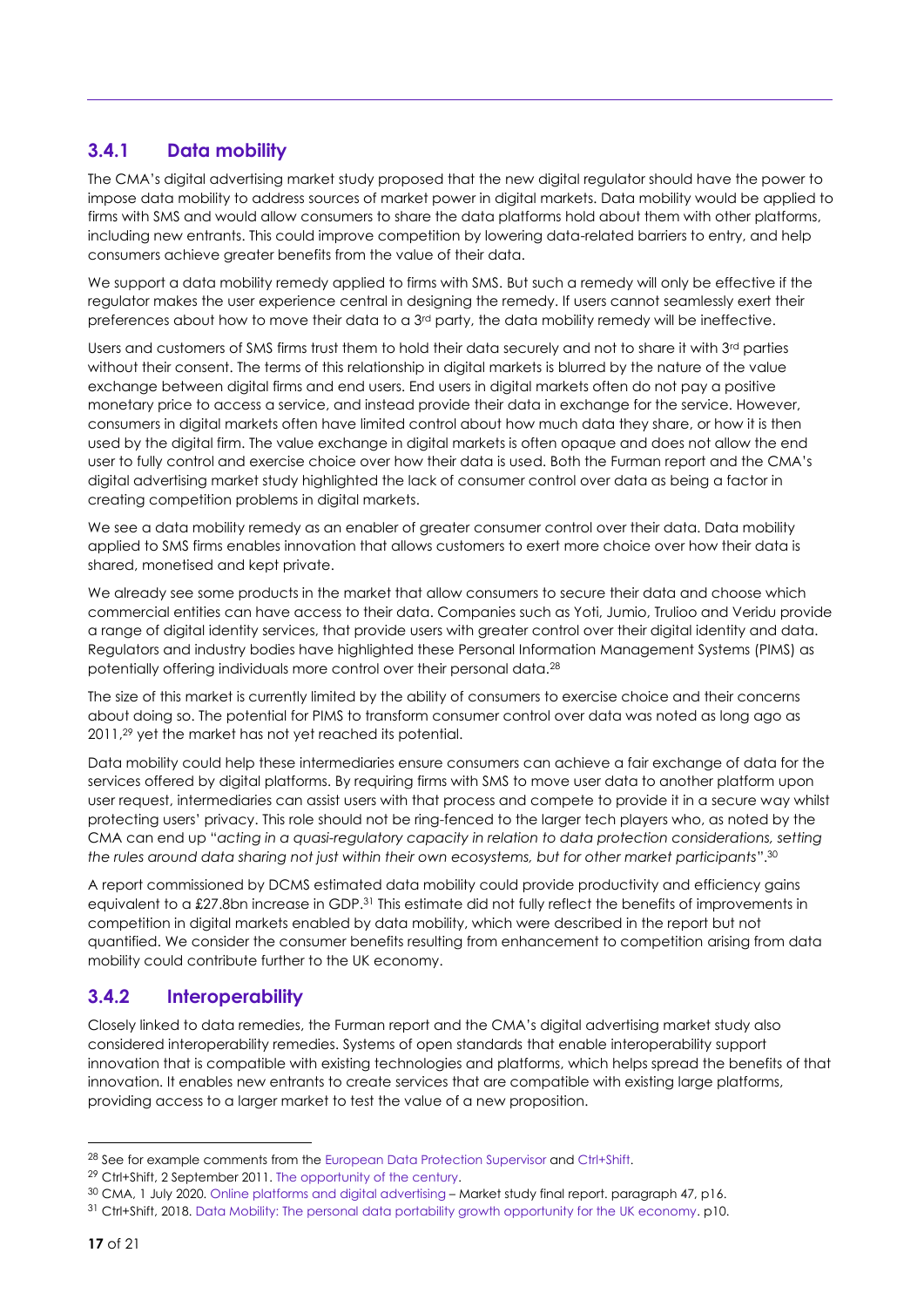In the telecoms industry, the International Telecommunication Union (ITU) helps develop the technical standards that ensure networks and technologies seamlessly interconnect, many of which are built on open standards.

The ITU's role in setting these standards means there isn't a costly international battle over preferred technologies. The ITU encourages a contribution-led, consensus-based approach to standards development, where all countries and firms, regardless of their size, are afforded equal rights to influence the development of those standards.

Communications firms have strong incentives to facilitate the development of these standards as it aids faster adoption of new technologies and enables cross-border interconnection. Moreover, no single communications firm has a position of market power internationally to dictate the way in which these terms should be set. As a result, the private sector works through collaboration to develop standards efficiently. The positive engagement of communications firms is demonstrated by the fact that 90% of the ITU's standards are adopted by industry participants. A recent example of development of such technical standards relates to approval of the 3rd Generation Partnership Project (3GPP) 5G technology as an international 5G standard, supporting diverse 5G applications.<sup>32</sup>

Systems of open standards that enable interoperability can also bring considerable benefits in digital markets, particularly given the scope for innovation enabled by interoperability in digital markets. However, in digital markets where a firm may have SMS, that firm does not have the incentive to ensure standards are open. The CMA's digital advertising market study noted that firms with SMS may entrench their competitive advantage by denying third parties access to data, whilst maintaining their own right to use this data within their 'walled gardens'.<sup>33</sup> Therefore, regulatory intervention is required in digital markets to develop systems with open standards.

The Furman report noted that IoT could be an area of digital services where systems of open standards could boost innovation.<sup>34</sup> BT is active in these markets, designing new IoT solutions for our customers using our converged fixed and mobile networks.<sup>35</sup> These include Machine to Machine technologies, where BT uses its network to provide automated solutions, for example sensors in a supermarket van measuring food temperature or a microchip in a car monitoring fuel.

In many of these markets we choose to partner and collaborate with other firms,<sup>36</sup> with specialist expertise. However, if the IoT market evolves in a way where one or few existing global digital firms grow their position to the level of having SMS, smaller rivals may be left with little choice of partners and a poor negotiating position. If smaller rivals are unable to monetise valuable innovations they bring to the market, the incentives for future innovation in IoT would be weaker, to the detriment of consumers.

Systems with open standards could therefore lower the barriers to entry and enable smaller firms to enter the market and bring innovations that seamlessly interconnect with existing platforms. They also enable firms pooling data from different sources to generate positive externalities, and thereby bring further innovation to consumers.

<sup>32</sup> Capacity Media, 17 July 2020. [ITU endorses 3GPP 5G as 5G standard.](https://www.capacitymedia.com/articles/3825985/itu-endorses-3gpp-5g-as-5g-standard)

<sup>33</sup> CMA, 1 July 2020[. Online platforms and digital advertising](https://assets.publishing.service.gov.uk/media/5efc57ed3a6f4023d242ed56/Final_report_1_July_2020_.pdf) - Market study final report. paragraph 48, p16.

<sup>34</sup> Digital Competition Expert Panel, March 2019. [Unlocking digital competition.](https://assets.publishing.service.gov.uk/government/uploads/system/uploads/attachment_data/file/785547/unlocking_digital_competition_furman_review_web.pdf) Box 2.G, p73.

<sup>35</sup> BT. [The Internet of Things.](https://www.iot.bt.com/about-us.html) About us.

<sup>36</sup> BT. [The Internet of Things.](https://www.iot.bt.com/our-partners.html) Our Partners.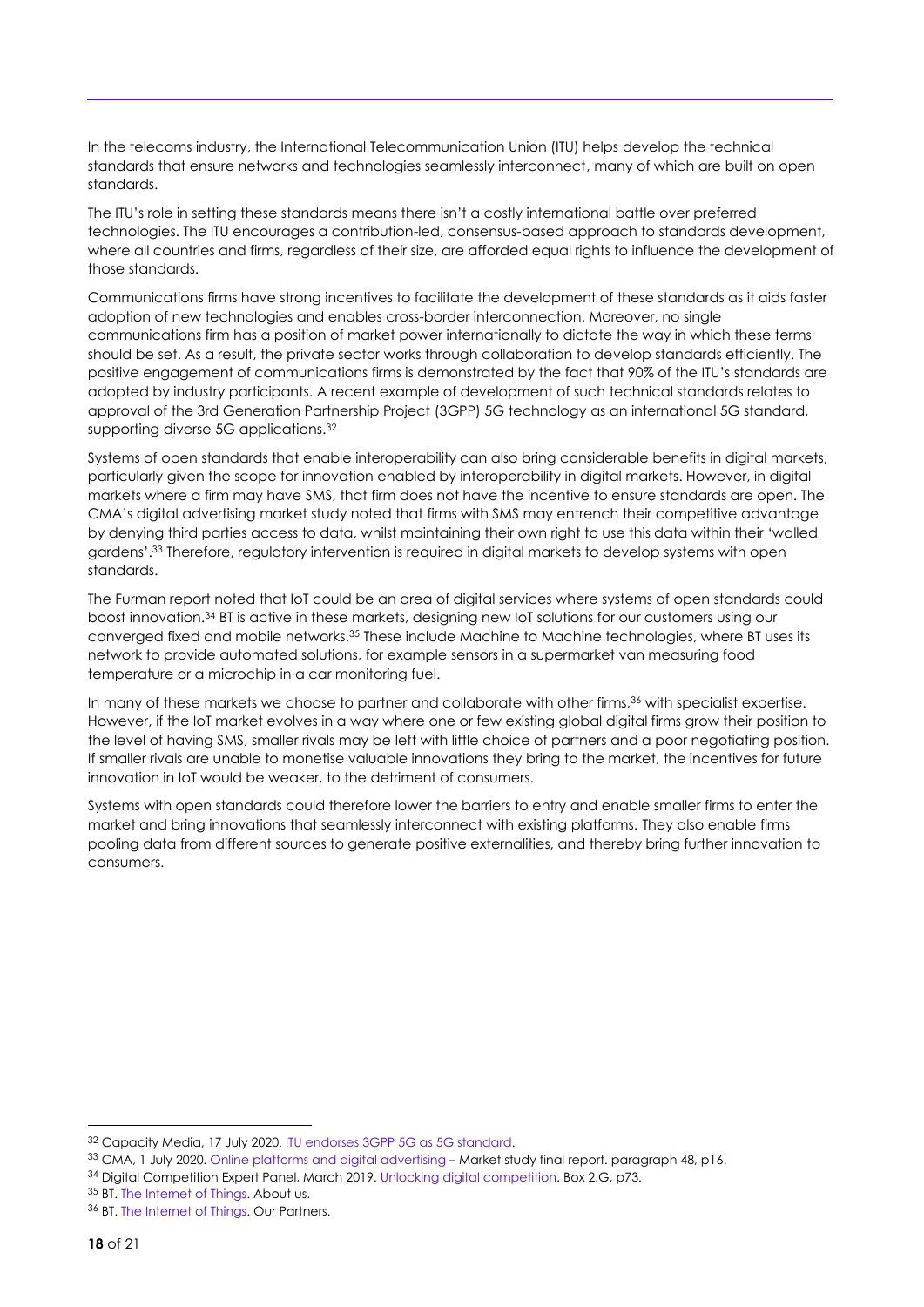# <span id="page-22-0"></span>**4 Procedure and structure of new competition approach**

The characteristics of speed, flexibility, clarity and legal certainty are important for the substantive and procedural structure of the new regulatory regime. These should be complemented by principles of proportionality, effectiveness, and ensuring due process through consultation and rights of appeal for both the platforms and materially affected persons.

The Taskforce must ensure that the new regulatory framework allows timely designation of firms with SMS, effective investigation and enforcement powers and rights of appeal.

In particular, we support the proposals in the CMA's Final Report for a statutory deadline for a formal investigation under the Code (para.7.96), and for a power to impose substantial financial penalties (para.7.100) to deter breaches of the Code, in line with general competition law principles.

We also refer the Taskforce to the principles of 'anticipatory regulation', developed by Nesta.<sup>37</sup> Anticipatory regulation provides regulators with a set of behaviours and tools to help identify, build and test solutions to emerging regulatory challenges. The principles of anticipatory regulation are set out in Figure 4.

#### **Figure 4 – Principles of anticipatory regulation**



#### Source: Nesta, [Anticipatory regulation](https://www.nesta.org.uk/feature/innovation-methods/anticipatory-regulation/)

Central to the principles of anticipatory regulation is that regulatory analysis is forward-facing, and embraces the challenge of making regulatory decisions in the face of greater uncertainty, less evidence and a greater number of risks.<sup>38</sup> This approach requires wider inclusion and engagement and a willingness to test and evolve regulation, for example through regulatory sandboxes.

We also note that the new digital regulator should have the requisite information-gathering powers to understand the business models and rationale behind different commercial practices. Whilst some of this information be subject to the jurisdiction of the new digital regulator in the UK, much of this may be outside its jurisdiction in other countries. In such cases, the regulator will have to resort to public sources of information. The regulator should have the ability to apply regulation on the basis of such public information, if it cannot access privately held information outside of its national jurisdiction.

<sup>&</sup>lt;sup>37</sup> Nesta[. Anticipatory regulation.](https://www.nesta.org.uk/feature/innovation-methods/anticipatory-regulation/)

<sup>38</sup> Nesta, November 2017. [A working model for anticipatory regulation.](https://media.nesta.org.uk/documents/working_model_for_anticipatory_regulation_0_TpDHt7z.pdf) A working paper. P8.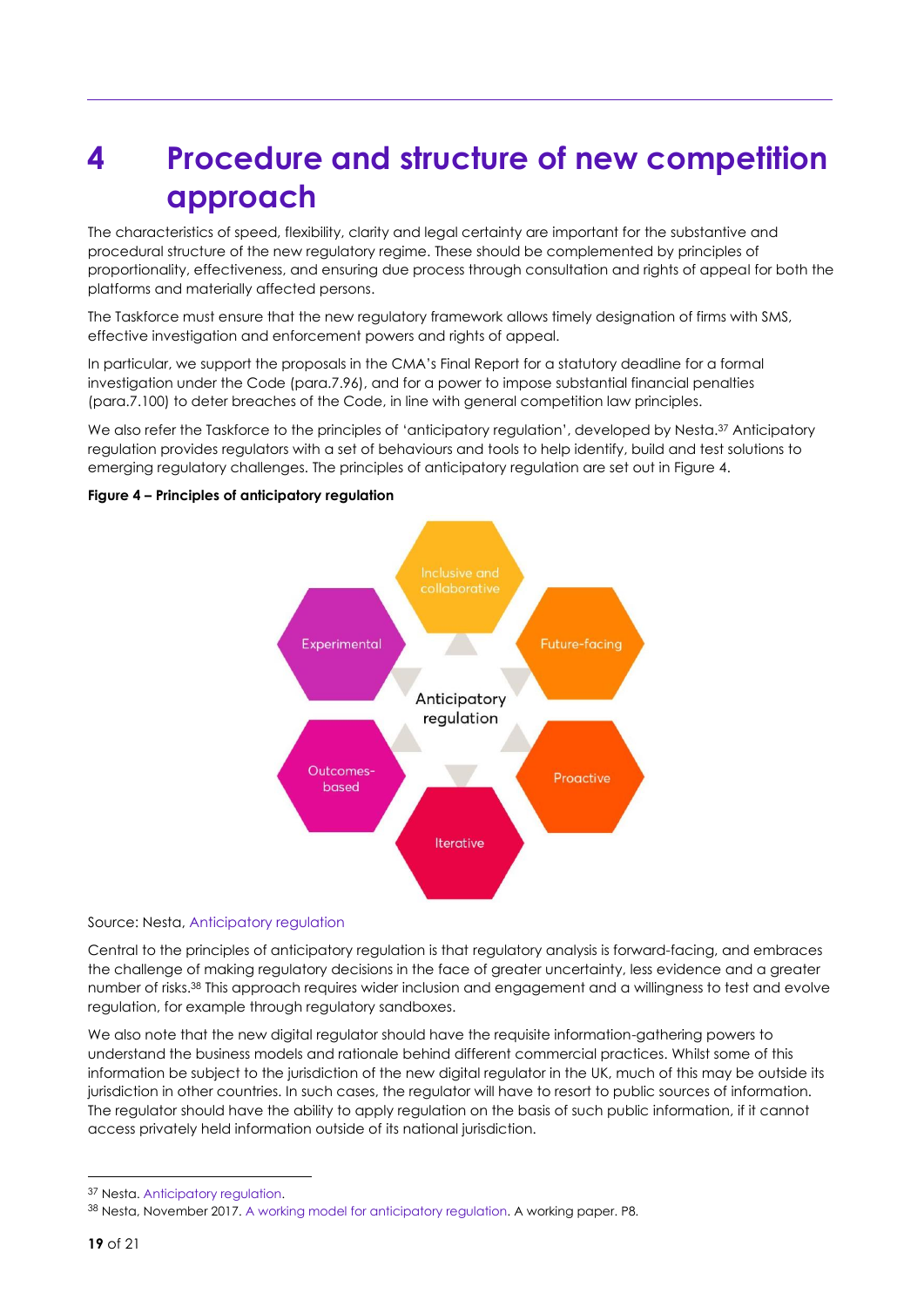The new ex-ante regulatory regime should complement existing regulatory regimes, including sector specific ex-ante regulatory regimes and general competition law. However, the regime should avoid creating an additional layer of ex-ante regulation where sector specific regulation (such as telecommunications regulation) already exists.

Data protection and privacy law already promotes fairness, transparency and consumer choice – any new approach should leverage rather than duplicate this regime.

For more detail, see our CMA response,<sup>39</sup> including at paras 1.7 and 2.10 (relationship with existing regulation), 2.13 (timeframes and periodic review of designation) and 3.5 (powers to impose Code of Conduct and other remedies).

<sup>39</sup> BT, 12 February 2020[. CMA online platforms and digital advertising market study BT response to interim report.](https://assets.publishing.service.gov.uk/media/5e8c7e5fe90e070776797277/200212_BT_Interim_report_Response_NON-CONFIDENTIAL.pdf)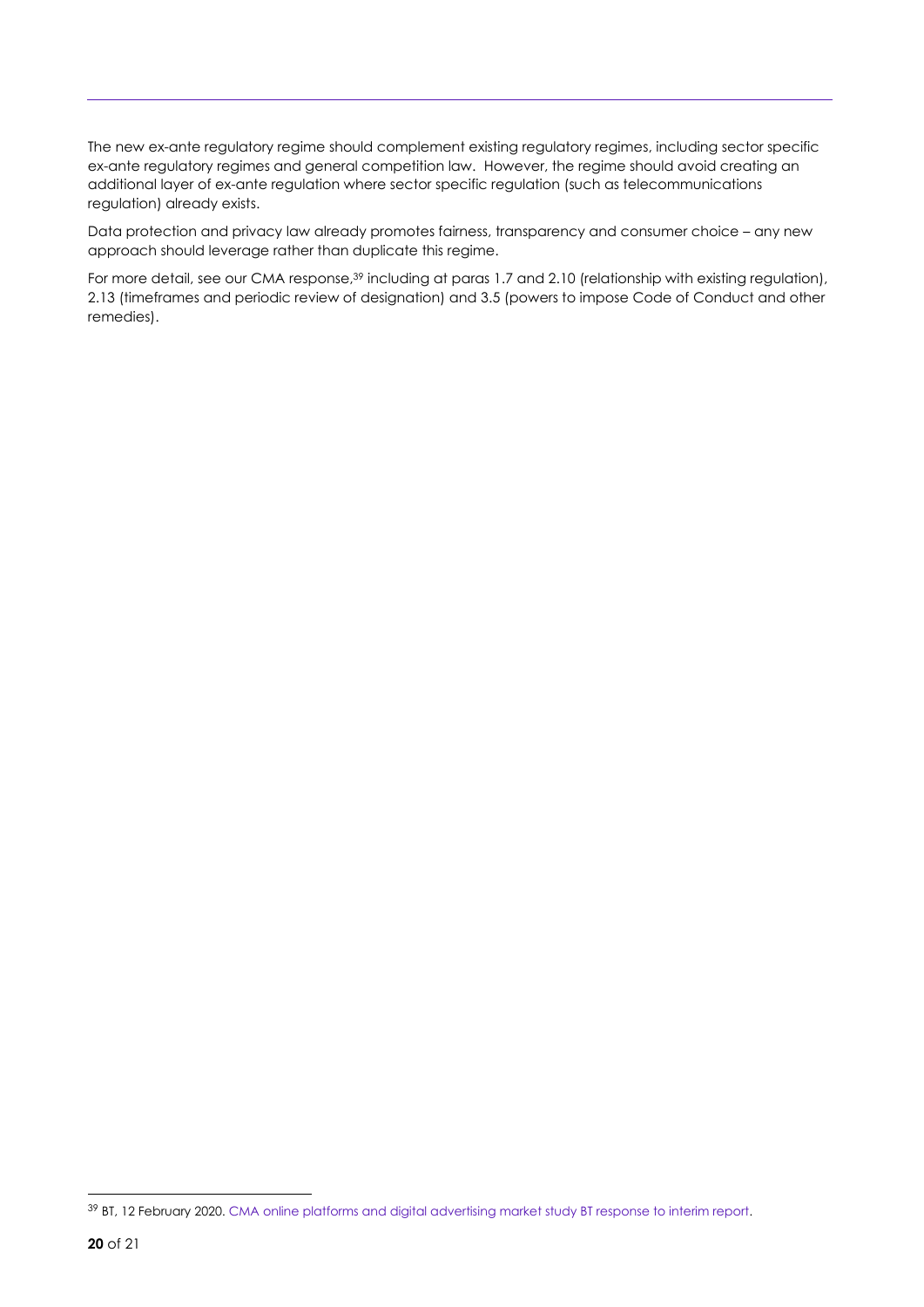# <span id="page-24-0"></span>**Appendix A CMA questions**

| <b>Question number</b>                    | <b>Relevant section in our response</b> |
|-------------------------------------------|-----------------------------------------|
| $\mathbf{I}$                              | $1.1\,$                                 |
| $\sqrt{2}$                                | 1.2                                     |
| $\ensuremath{\mathsf{3}}$                 | $1.1\,$                                 |
| $\overline{4}$                            | $\mathbf{2}$                            |
| $\sqrt{5}$                                | 3.1                                     |
| $\boldsymbol{6}$                          | 3.2                                     |
| $\overline{7}$                            | 3.3                                     |
| $\,8\,$                                   | 3.4                                     |
| $\mathcal{P}$                             | 3.4                                     |
| $10\,$                                    | $\overline{4}$                          |
| $\begin{smallmatrix}1&1\end{smallmatrix}$ | $\overline{4}$                          |
| $12\,$                                    | $\overline{\mathbf{4}}$                 |